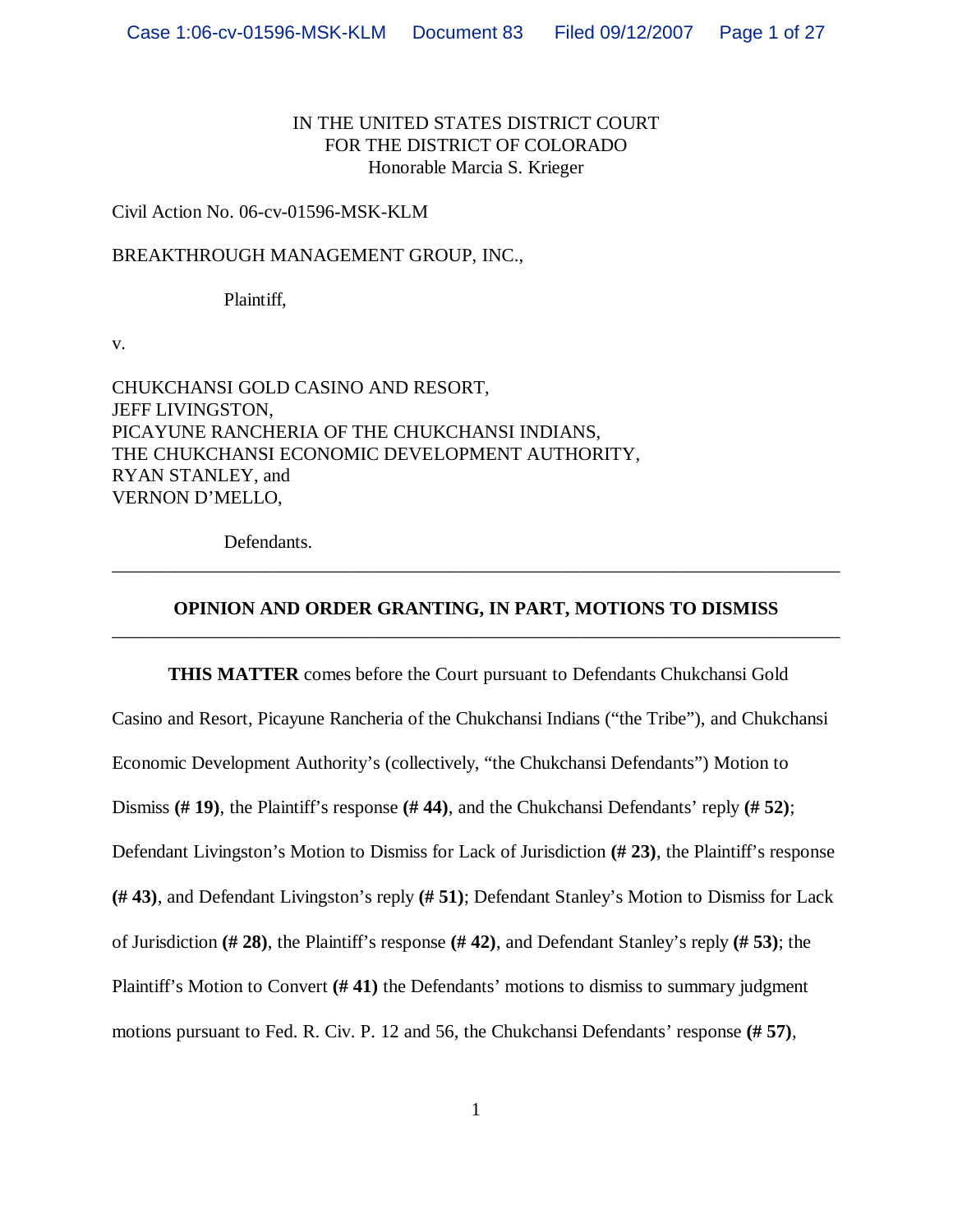Defendant Livingston's response **(# 58)**, Defendant Stanley's response **(# 59)**, and the Plaintiff's reply **(# 64)**; Defendant D'Mello's Motion to Dismiss **(# 61)**, the Plaintiff's response **(# 67)**, and Defendant D'Mello's reply **(# 74)**; the Plaintiff's Motion to Convert **(# 72)** Defendant D'Mello's motion to dismiss to a summary judgment motion, Defendant D'Mello's response **(# 75)**, and the Plaintiff's reply **(# 76)**, and Defendant Stanley's Motion to Join **(# 80)**.

#### **FACTS**

According to the Complaint **(# 1)**, the Plaintiff is a Colorado corporation that provides training and consulting services via online education courses. Defendant Chukchansi Gold Resort and Casino ("the Casino"), is located in Madera County, California, and is owned and operated by the Tribe. The Casino purchased a single license for one of the Plaintiff's courses, ostensibly for the Casino's Director, Defendant Stanley. However, the Casino devised and implemented a scheme to record and transcribe the class, thereby making it available to all of the Casino's 1,300 employees without further payment to the Plaintiff. In doing so, the Casino duplicated the Plaintiff's copyrighted content, and included the Casino's trademark in place of the Plaintiff's.

The Plaintiff asserts fourteen claims in this action: (i) copyright infringement under 17 U.S.C. § 501 against all Defendants; (ii) contributory copyright infringement against the Chukchansi Defendants; (iii) vicarious copyright infringement against the Chukchansi Defendants; (iv) trademark infringement under 15 U.S.C. § 1125(a) against all Defendants; (v) contributory trademark infringement against the Chukchansi Defendants; (vi) vicarious trademark infringement against the Chukchansi Defendants; (vii) a civil RICO claim against all Defendants under 18 U.S.C. § 1961; (viii) a claim for common-law conversion against all Defendants under Colorado law; (ix) a claim for common-law misappropriation against all Defendants under Colorado law;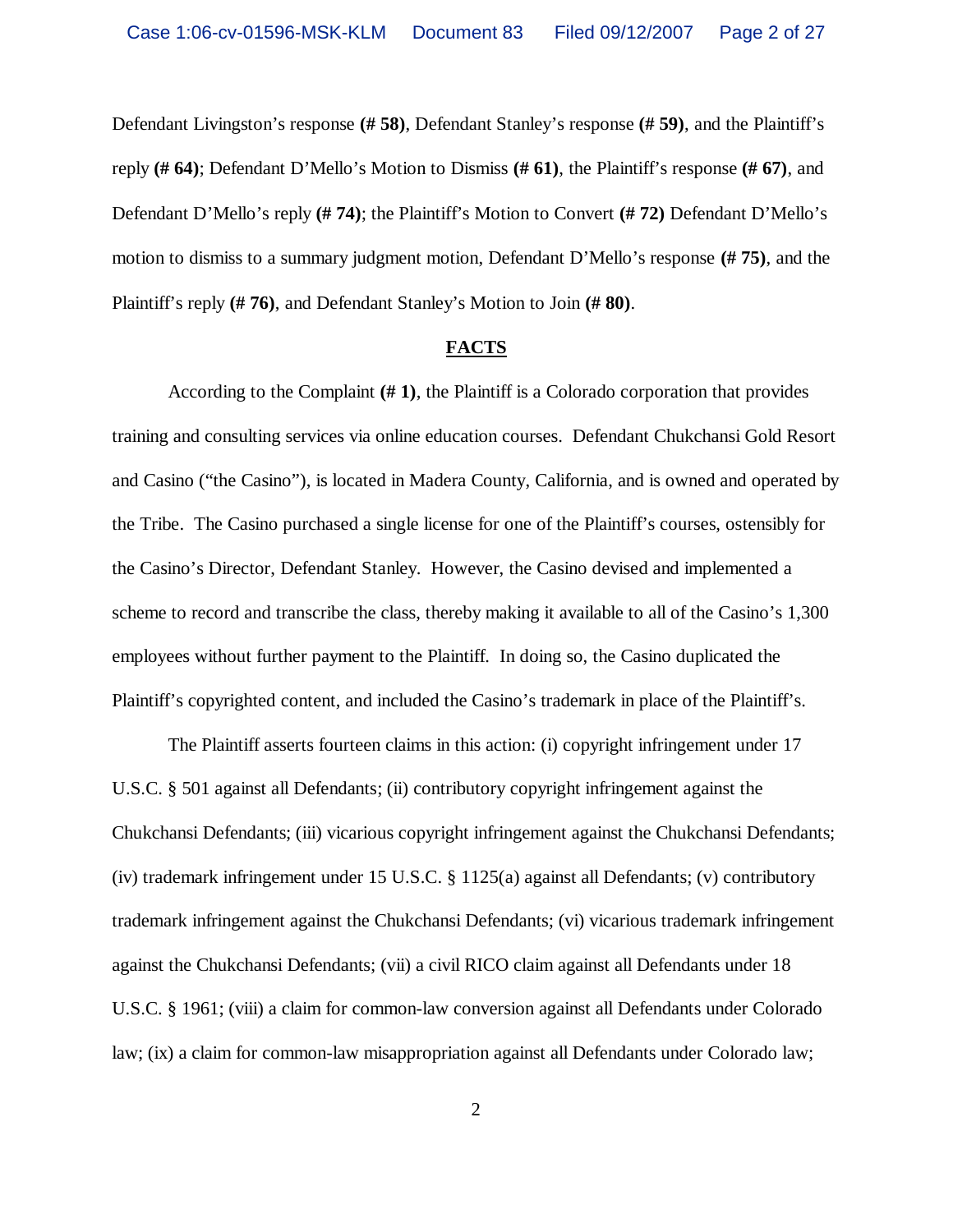(x) breach of contract against the Casino based on its breach of the End User License Agreement ("EULA") accompanying the license to use the Plaintiff's product; (xi) breach of the implied covenant of good faith and fair dealing against the Casino based upon that breach; (xii) commonlaw fraud under Colorado law against all Defendants; (xiii) common-law unfair competition under Colorado law against all Defendants; and (xiv) a violation of the Colorado Consumer Protection Act, C.R.S. § 6-1-105, against all Defendants.

The Chukchansi Defendants move **(# 19)** to dismiss the Complaint against them, arguing: (i) that the Court lacks subject-matter jurisdiction over this action because the Chukchansi Defendants are entitled to sovereign immunity; (ii) that the Complaint fails to state valid copyright claims because it does not allege that the Plaintiff had secured copyright registrations for the contents of the class; (iii) that the Chukchansi Defendants, as governmental entities, are "categorically immune" from RICO; and (iv) that the common-law conversion and misappropriation claims against them are preempted by federal copyright law.

Defendant Livingston moves to dismiss **(# 23)** the claims against him, arguing: (i) that, as a California resident with no connections to Colorado, the Court lacks personal jurisdiction over him; (ii) by acting in the scope of his employment as an employee of the Chukchansi Tribe, he is entitled to sovereign immunity; and (iii) that the proper venue for this action is the Eastern District of California. Defendant Stanley moves to dismiss **(# 28)** the Complaint as against him, alleging effectively identical arguments to those presented by Defendant Livingston, and additionally moving to dismiss the RICO claim, both on the grounds that the Plaintiff fails to plead the existence of a RICO enterprise, and because the Complaint is insufficiently specific as to the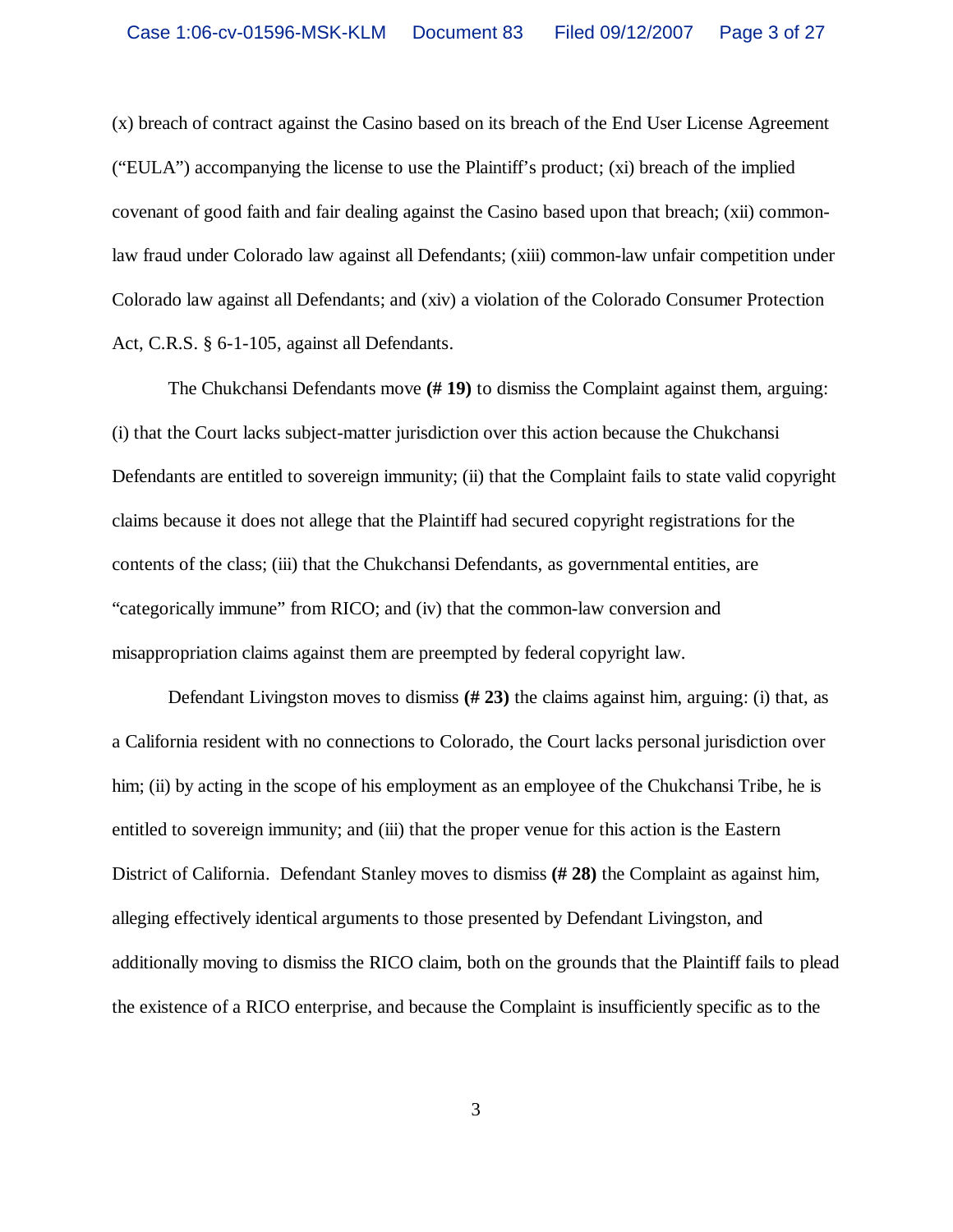nature of the predicate acts. Defendant D'Mello filed a motion to dismiss **(# 61)** that is substantively identical to Defendant Stanley's motion.<sup>1</sup>

In response to these motions, the Plaintiff moved to convert **(# 41, 72)** each of the motions to dismiss into motions for summary judgment, on the grounds that the defense of sovereign immunity is intertwined with the merits of the case, and that the Plaintiff needs to engage in discovery to respond to it.

### **ANALYSIS**

### **A. Sovereign immunity**

The primary focus of all of the Defendants' motions are an assertion of sovereign immunity, an argument that implicates the Court's subject-matter jurisdiction. *E.F.W. v. St. Stephen's Indian High School,* 264 F.3d 1297, 1302-03 (10<sup>th</sup> Cir. 2001); *Fletcher v. United States*, 116 F.3d 1315, 1324 (10th Cir. 1997). When a challenge is made to the Court's subjectmatter jurisdiction, the party asserting the existence of such jurisdiction – here, the Plaintiff – bears the burden of establishing that such jurisdiction exists. *Montoya v. Chao*, 269 F.3d 952, 955 ( $10<sup>th</sup>$  Cir. 2002). Although sovereign immunity is recognized as an affirmative defense, it is

<sup>1</sup>Defendant Stanley then filed a "request for joinder" **(# 77)** with Defendant D'Mello's motion. This motion is somewhat curious, in that Defendant D'Mello's motion is nearly a verbatim copy of Defendant Stanley's motion, and raises no new issues. In any event, the entire notion of "joining" in another party's motions is not recognized by this Court. For a variety of administrative and substantive reasons, "joining" in another party's motion creates undue burdens on the Court in tracking the relief requested by a party and the reasons therefor. Although needless duplication of content already in the record should certainly be avoided, the preferred means by which to do so is for each party seeking specific relief to make a separate motion for such relief, and incorporate by specific reference those arguments in another party's papers that the movant wishes to assert. In other words, it is permissible to join in another party's previouslyasserted argument, but not in another party's motion.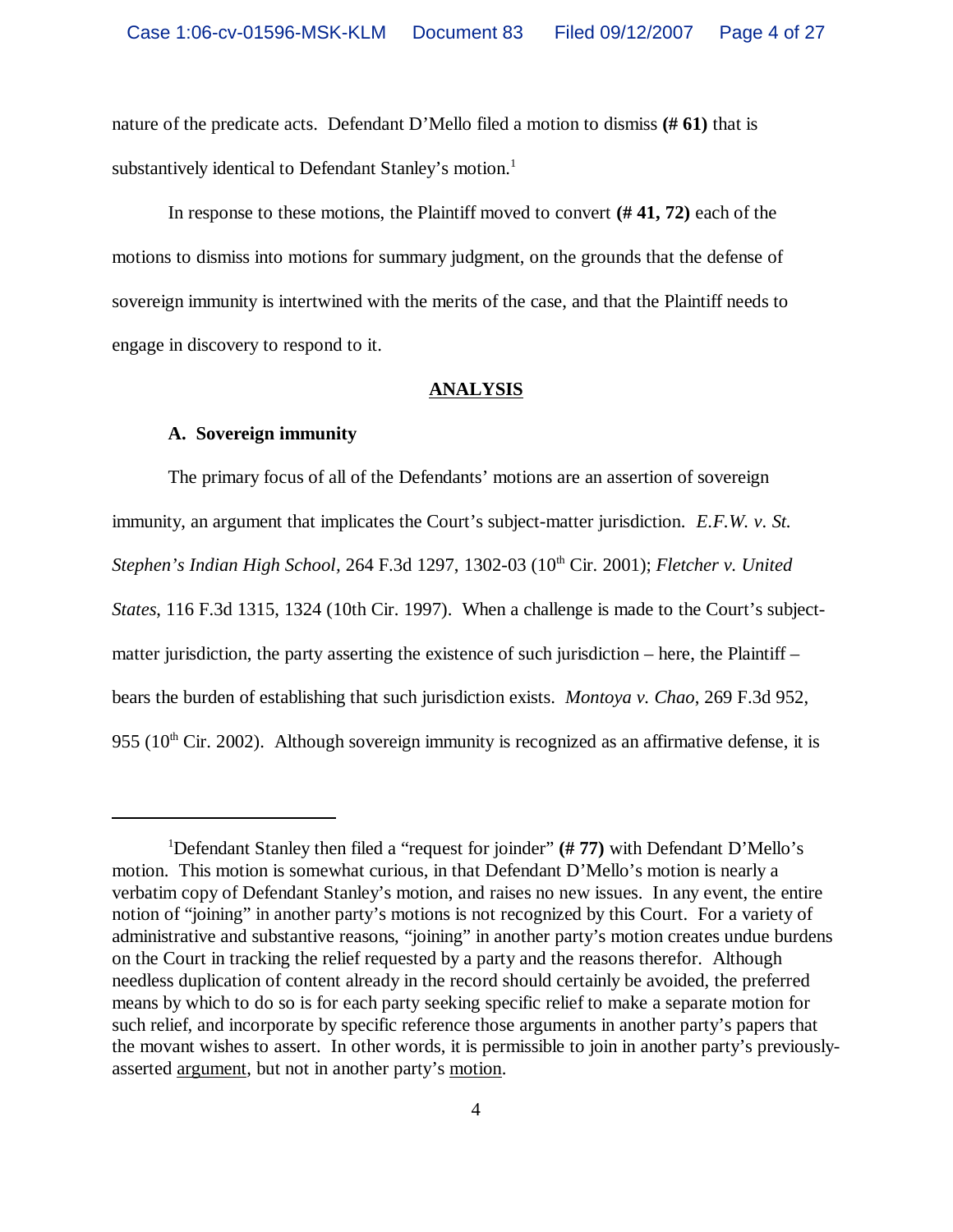clear that the party seeking to sue a sovereign entity bears the burden of showing that such immunity has been waived. *See e.g. James v. U.S.*, 970 F.3d 750, 752 (10<sup>th</sup> Cir. 1992).

Motions to dismiss for lack of subject-matter jurisdiction under Fed. R. Civ. P. 12(b)(1) generally take one of two forms: (1) a facial attack on the sufficiency of the complaint's allegations as to subject matter jurisdiction; or (2) a challenge to the actual facts upon which subject matter jurisdiction is based. *Ruiz v. McDonnell*, 299 F.3d 1173, 1180 (10<sup>th</sup> Cir. 2002). *citing Holt v. United States,* 46 F.3d 1000, 1002-03 (10th Cir.1995). Where a Rule 12(b)(1) motion challenges the underlying facts of the case, the Court may not presume the truthfulness of the complaint's factual allegations; rather, the Court has wide discretion to allow affidavits, other documents, and a limited evidentiary hearing to resolve disputed jurisdictional facts without converting the motion into one for summary judgment under Rule 56. *Sizova v. National Institute of Standards and Technology*, 282 F.3d 1320,1324 (10<sup>th</sup> Cir. 2002). However, such discretion does not exist, and the Court must convert the motion to one for summary judgment, where the substantive cause of action and the disputed jurisdictional facts are closely intertwined. *Id.* Whether such an intertwining exists depends on whether "resolution of the jurisdictional question requires resolution of an aspect of the substantive claim." *Id.*

The Court need not reach the Plaintiff's motion for conversion because, as explained herein, it is able to determine the issue of sovereign immunity with respect to some Defendants as a matter of law, and must conduct an evidentiary hearing as to the status of the remaining Defendants.<sup>2</sup>

<sup>2</sup>The Court addresses the Plaintiff's claimed need for discovery below.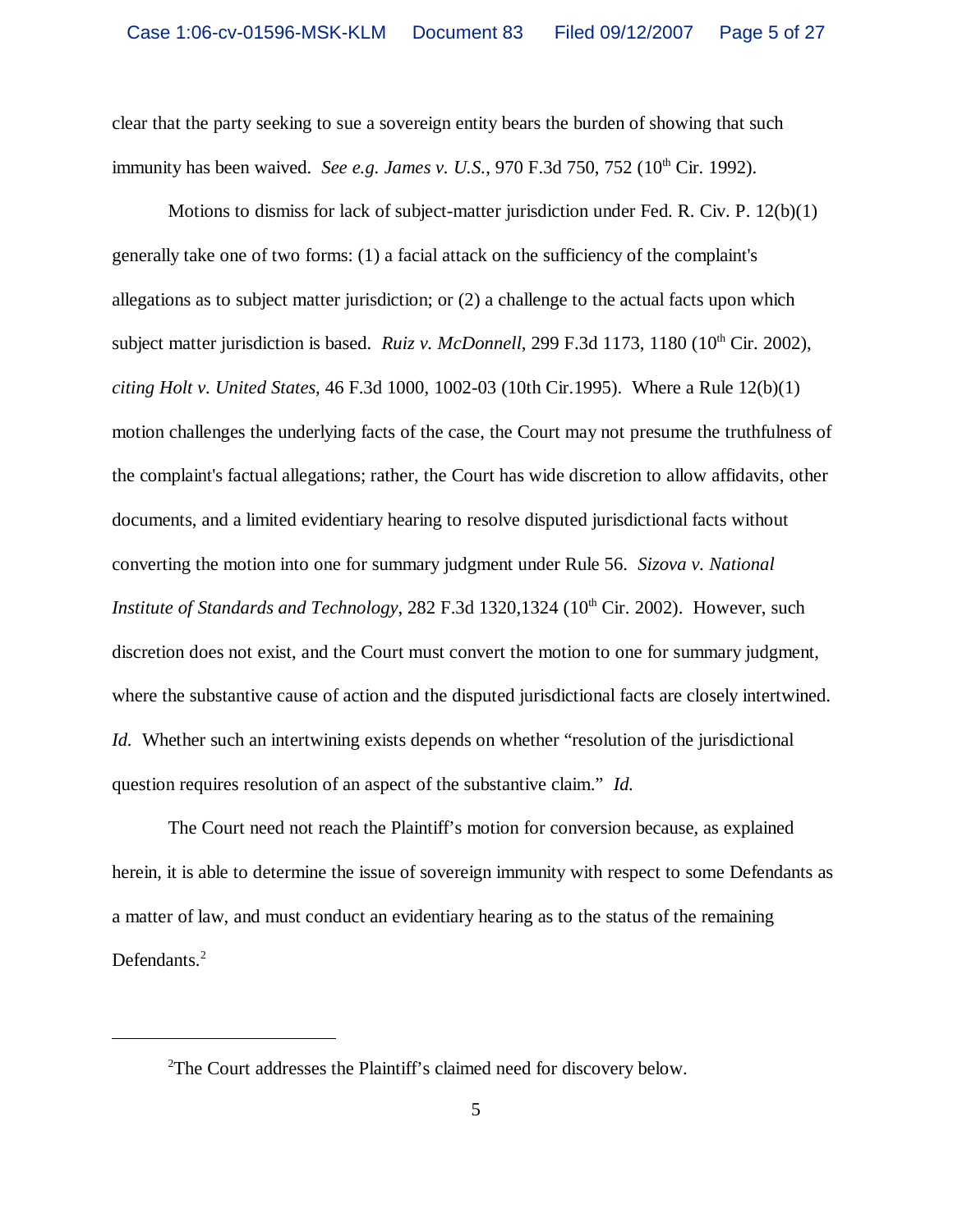First, the Court begins with the Plaintiff's assertion that the Defendants waived sovereign immunity by entering into two license agreements with the Plaintiff. The "eChampion" licensing agreement, attached as Exhibit F to the Plaintiff's response to the Chukchansi Defendants' motion, does not contain any content that expressly waives any sovereign immunity. The agreement consists of three separate paragraphs of text,<sup>3</sup> one entitled "Ethics" and requiring that the student abide by the Plaintiff's rules and regulations; one entitled "Copyright," detailing types of prohibited reproduction of the course's content; and one entitled "Disclaimer," absolving the Plaintiff of liability for errors in the material or failure of the website. The Plaintiff contends that this agreement contains the text "you agree to venue in the State of Colorado," but the Court is unable to locate such text in Exhibit F. The Plaintiff also points to Section 12 of the "eBlack Belt" licensing agreement, reproduced as Exhibit G. That agreement contains a provision reading "The parties agree that the sole and exclusive venue for any and all disputes involving, arising out of or related to this Agreement shall be the state and federal courts located within the state of Colorado, County of Boulder."<sup>4</sup>

The Plaintiff argues that agreement to a forum selection clause, of itself, is sufficient to waive sovereign immunity. In support of this proposition, it relies first on *C&L Enterprises, Inc., v. Citizen Band Potawatomi Tribe*, 532 U.S. 411, 415 (2001). There, the Supreme Court

 $3$ The Plaintiff has reproduced this agreement as screenshots from a computer, apparently as it appears to a user. As a result, the agreement in a format consisting of small, somewhat unclear type, spread over several pages. Unless there is some compelling need to present exhibits as they appear *in situ*, the parties are encouraged to present the contents of such exhibits in a way that emphasizes their readability.

<sup>4</sup>The Court assumes, without necessarily finding, that the Tribe itself can be held to the terms of this agreement, even though the agreement was entered into by an agent of the Casino.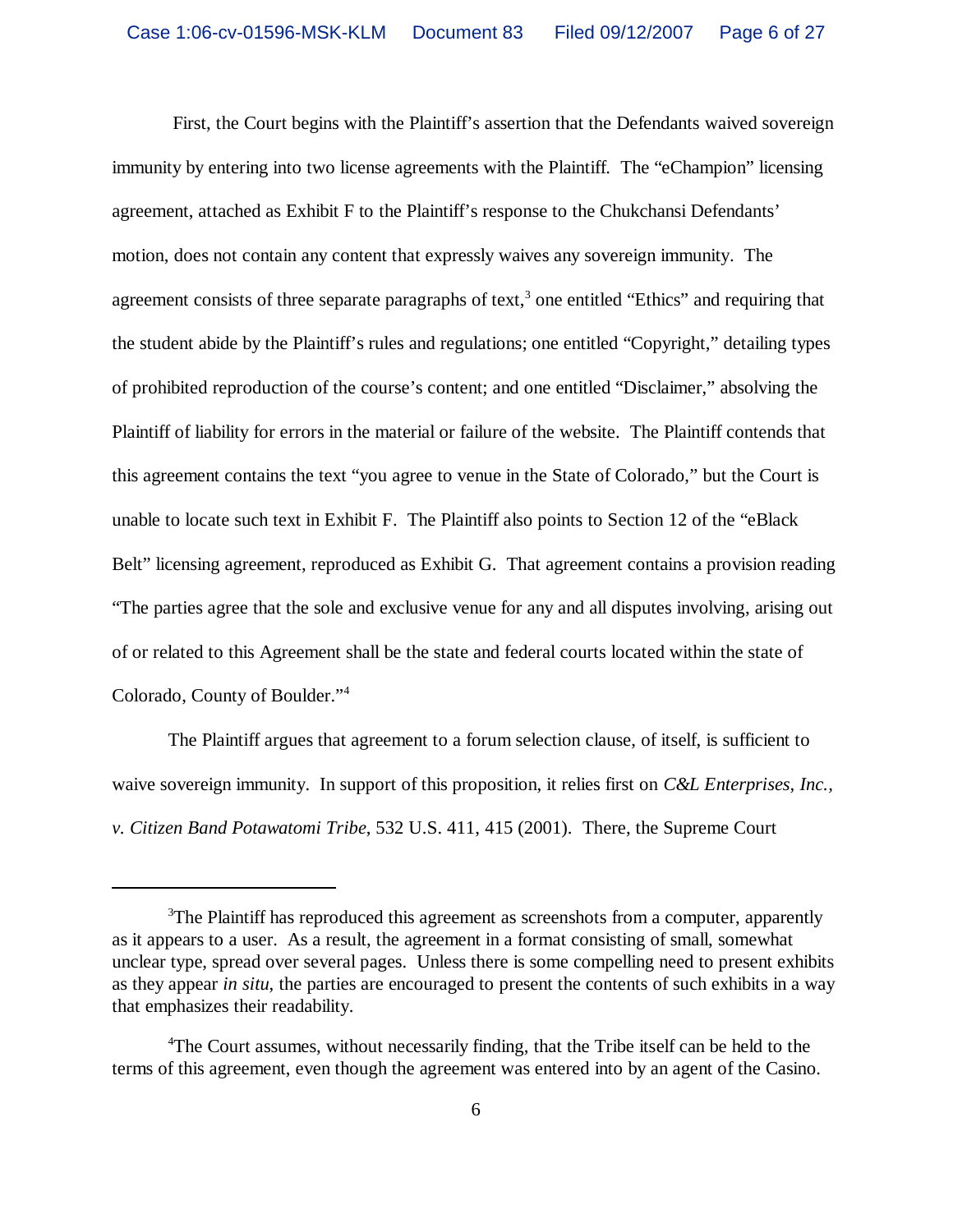explained that, to be effective, a tribe's waiver of its sovereign immunity must be "clear." *Id.* at 418. The Court found that the tribe's contractual agreement to submit any contract disputes to arbitration, there to be decided by Oklahoma law, and to permit any arbitral award to be enforced in "any court having jurisdiction," constituted a clear waiver of sovereign immunity. *Id.* at 415. The Plaintiff here goes on to cite two state court decisions that allegedly reach the same result as *C&L*, finding a waiver of sovereign immunity resulting from agreement to a forum selection clause coupled with an agreement to arbitrate. *Citing Rush Creek Solutions, Inc. v. Ute Mountain Ute Tribe*, 107 P.3d 402, 407 (Colo. App. 2004), *and Smith v. Hopland Band of Pomo Indians*, 115 Cal.Rptr.2d 455, 459 (Cal. App. 2002). Although the facts and outcome in *Smith* are indistinguishable from *C&L*, the Plaintiff has misrepresented the applicability of *Rush Creek*. There, the court considered a contractual agreement between the parties that contained a forum selection clause (but no arbitration provision) vesting exclusive jurisdiction in Colorado courts, but did not have occasion to consider whether that clause was sufficient to waive the tribe's sovereign immunity because "[although] the tribe contended in its opening brief that the default clause in the contract did not constitute an express waiver of sovereign immunity, in oral argument it conceded the issue." 107 P.3d at 406.

The Plaintiff then goes on to argue that "mere inclusion of a choice of law provision – standing alone – has been held sufficient to constitute a waiver of tribal immunity." *Citing Building Inspector and Zoning Officer of Aquinnah v. Wampanoag Aquinnah Shellfish Hatchery Corp.*, 818 N.E.2d 1040 (Mass. 2004). As with *Rush Creek*, the Plaintiff has overstated the holding of *Wampanoag*. There, the court found a waiver of sovereign immunity in an agreement that provided that the Tribe would hold certain lands "in the same manner, and subject to the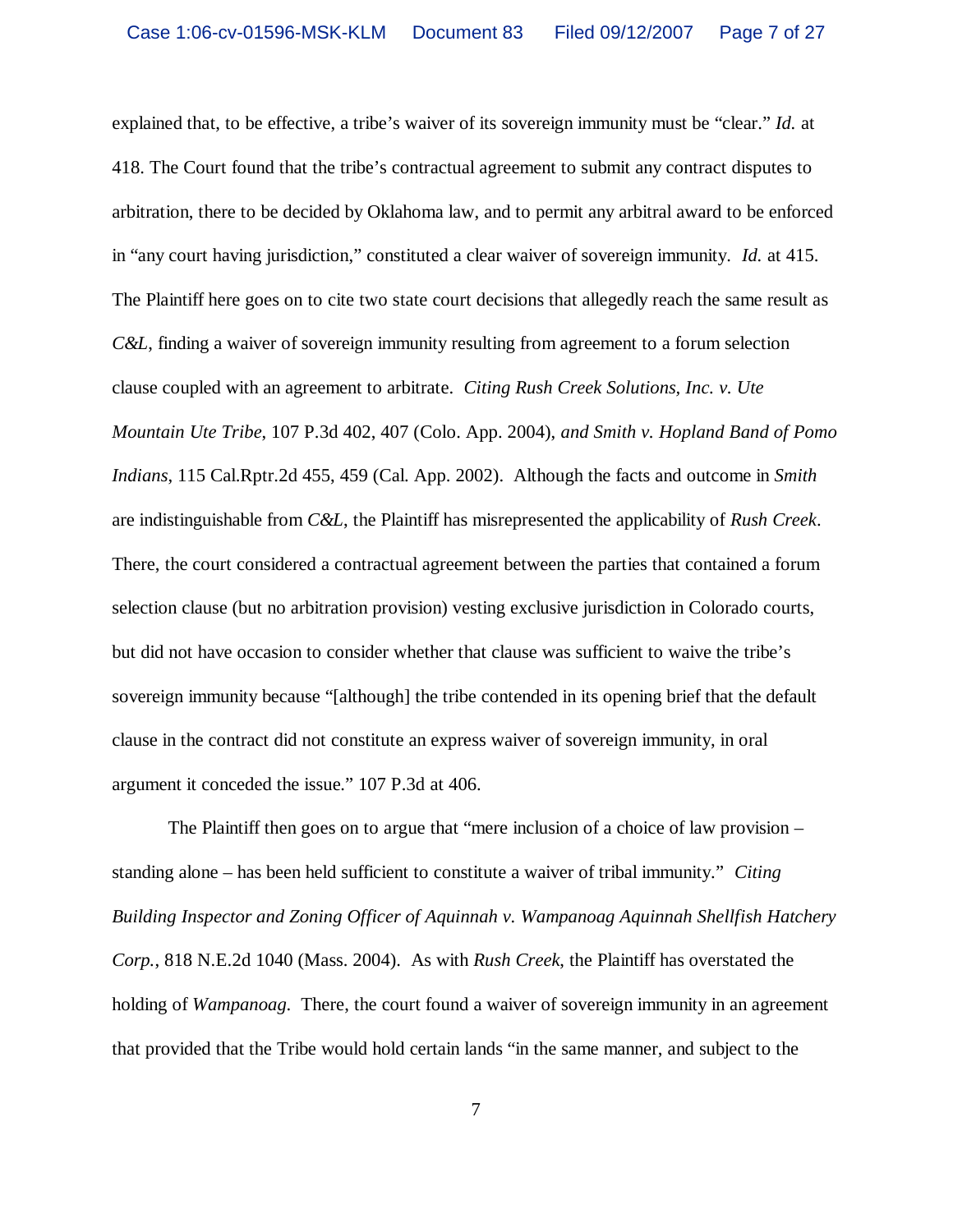same laws, as any other Massachusetts corporation." *Id.* at 1048-49. The court was particularly persuaded by the agreement's use of the first four quoted words, explaining that "the words 'in the same manner' convey a special, known, and obvious meaning" in the sovereign immunity context, because they are the words used by the U.S. government and Commonwealth of Massachusetts to waive their own sovereign immunity. *Id.* Indeed, as in *Rush Creek*, the court in *Wamapanoag* expressly refused to reach the argument the Plaintiff makes here, explaining that "we need not discuss in detail the additional argument that the tribe waived its sovereign immunity by executing a settlement agreement that incorporated by reference the town's zoning bylaw, which, in turn, expressly provides for judicial review and enforcement."<sup>5</sup> *Id.* at 1051.

Whether a forum selection clause, by itself, can operate as a waiver of sovereign immunity is a question that has no clear answer. In *Ninigret Development Corp. v. Naraganset Indian Wetuomuck Housing Auth.*, 207 F.3d 21, 30-31 (1<sup>st</sup> Cir. 2000), a pre-*C&L* case, the court stated that "whether, and to what extent, an arbitration or forum-selection clause constitutes a waiver of a tribe's sovereign immunity turns on the terms of that clause." It noted that "The courts are not consistent on the degree of specificity that must be employed," and compares *Val-U-Const. Co. v. Rosebud Sioux Tribe*, 146 F.3d 573, 566-68 (8<sup>th</sup> Cir. 1998) (waiver found where Tribe agreed to arbitration clause) with *Pan American Co. v. Sycuan Band of Mission Indians*, 884 F.2d 416,

<sup>&</sup>lt;sup>5</sup>The court does make a passing observation that "[t]his argument  $\dots$  has persuasive force and further supports our conclusion that, with respect to sovereign immunity, the Tribe knowingly bargained for . . . judicial action, where necessary." 818 N.E.2d at 1050. Besides being dicta, this observation is of little persuasive value, as it does not reveal the court's reasoning as to why this aspect of the agreement indicated a waiver of immunity, nor does it indicate whether the court would have been prepared to rule against the Tribe solely on that basis if, as here, the "in the same manner" language did not exist.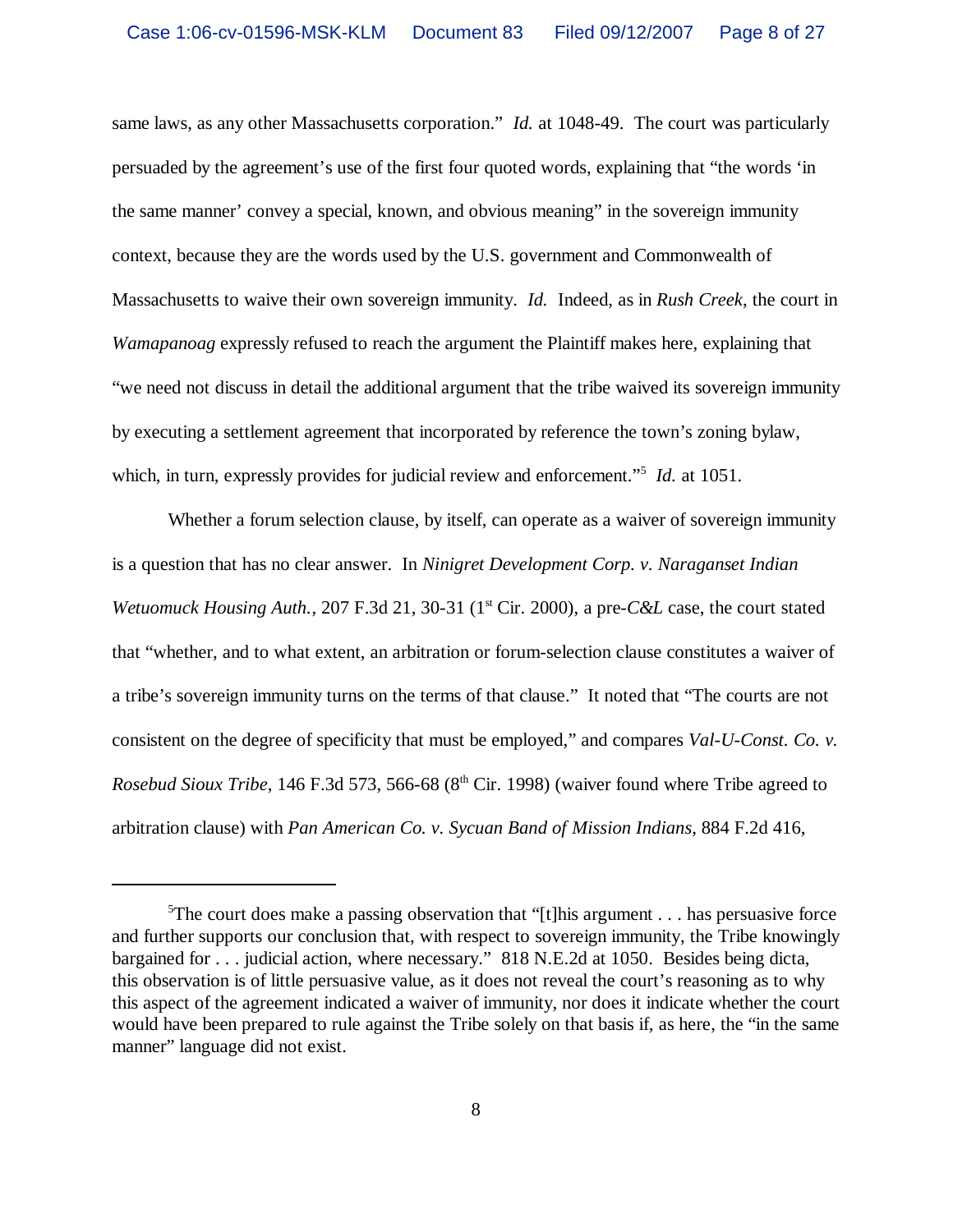418-20 ( $9<sup>th</sup>$  Cir. 1989) (finding no waiver on similar arbitration clause). The juxtaposition between *Val-U* and *Pan American* – courts reaching disparate results on effectively identical facts – confuses, rather than clarifies, the issue.

This Court draws more guidance from *Val-U*'s own discussion comparing its holding to *American Indian Agricultural Credit Consortium, Inc. v. Standing Rock Sioux Tribe*, 780 F.2d 1374 (8th Cir. 1985). In *Standing Rock*, the Tribe was party to a promissory note that, among other things, provided that "in the event of a collection action . . . the law of the District of Columbia would apply." *Val-U*, 146 F.3d at 577. In finding this agreement insufficient to waive the tribe's sovereign immunity, the court found that the tribe "did not explicitly consent to submit any dispute . . . to a particular forum, or to be bound by its judgment." The Court in *Val-U* noted that this differed from the situation before it because, unlike *Standing Rock*, "the parties . . . specifically designated an arbitral forum to settle disputes under the contract as well as arbitration rules. . . The parties clearly manifested their intent to resolve disputes by arbitration, and the tribe waived its sovereign immunity with respect to disputes under the contract." 146 F.3d at 577.

From these cases, this Court can discern the outlines of a rule that resolves the issue presented here. First, it is clear from *C&L* that a contractual provision agreeing to arbitrate disputes and agreeing to the rules that will govern the arbitral body constitutes a waiver of sovereign immunity. This rule finds two important components: (i) an agreement to submit disputes to a body for adjudication; and (ii) an agreement as to what particular body will hear such disputes. In this respect, it matches the observation of the Second Circuit in *Garcia v. Akwesasne Housing Authority*, 268 F.3d 76, 86 (2d Cir. 2001), that inquiry into a purported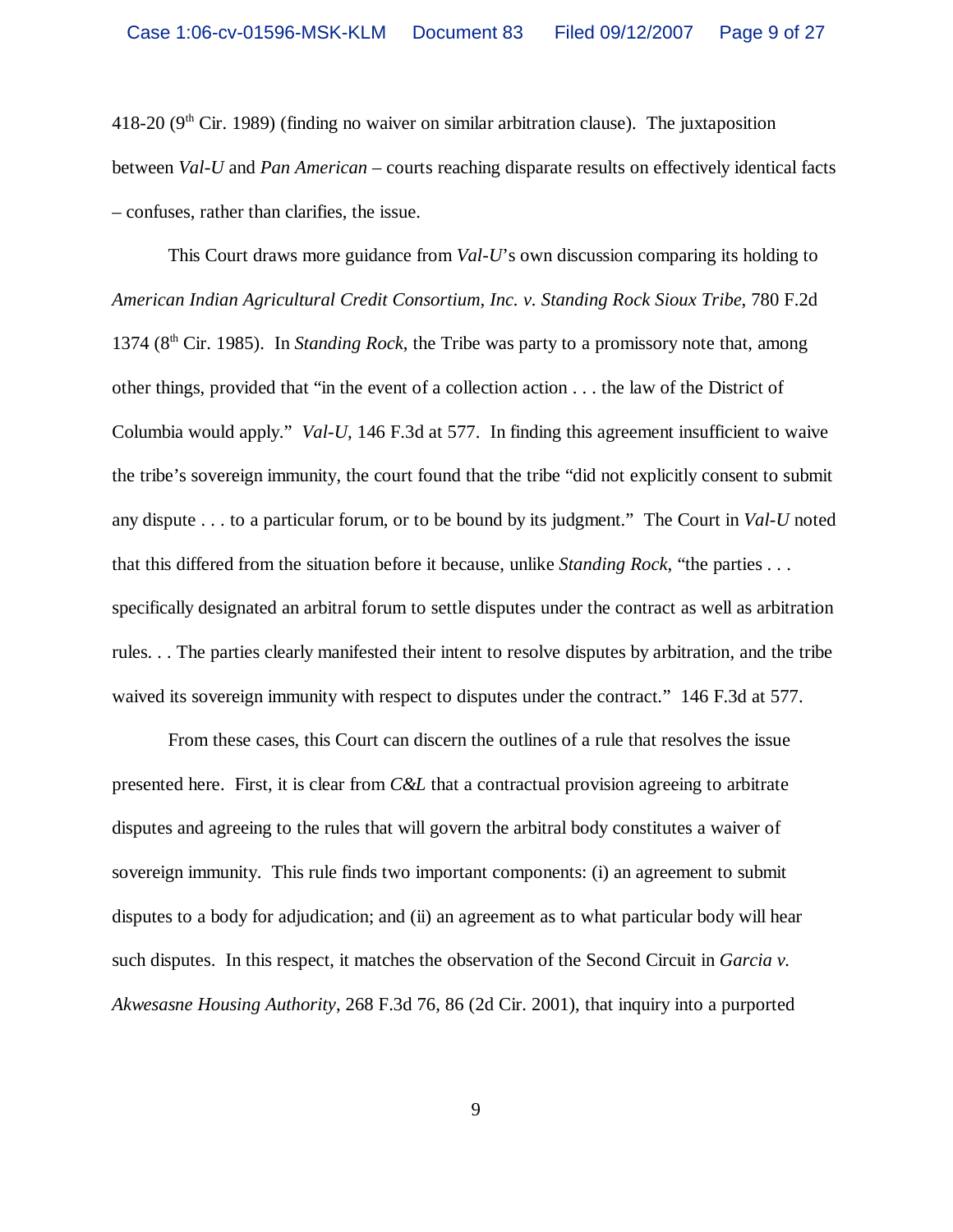waiver "encompasses not merely whether it may be sued, but where it may be sued." (Quotation marks omitted, emphasis in original).

Here, the language of the parties' agreement is that "the sole and exclusive venue for any and all disputes involving . . .this Agreement shall be the state and federal courts located within the state of Colorado." (Emphasis added.) Notably, the parties' agreement here speaks only to where a suit may be brought, but it does not expressly or impliedly address whether a suit may be brought. Unlike cases such as *C&L*, the Tribe here did not expressly agree to submit any dispute for adjudication; it merely agreed as to where such adjudication would take place, if an adjudication were to occur. In this respect, the case is more akin to *Standing Rock*, where the tribe agreed that District of Columbia law would apply to any dispute, but did not necessarily agree to submit any such dispute to adjudication.

At first blush, it seems awkward to read a contract to specify where disputes may be resolved, but not to read it as providing whether disputes may be resolved. However, any awkwardness in this interpretation vanishes when one recognizes the peculiar circumstances of this case. Here, unlike the ordinary citizen that the Plaintiff typically enters into contracts with, the Tribe possesses a special cloak of immunity from suit. Thus, language in the Plaintiff's standard contract that would be sufficient to bind ordinary citizens to a particular disputeresolution mechanism is not necessarily sufficient to bind the Tribe. Put simply, the Plaintiff's EULA does not specifically state that a purchaser agrees to be subject to suit because, in most instances, the purchaser does not otherwise enjoy the ability to avoid suit. This difficulty is compounded by the fact that, by all appearances, the Plaintiff never negotiated the terms of the contract with the Tribe. As the Complaint and supplemental evidentiary material attached to the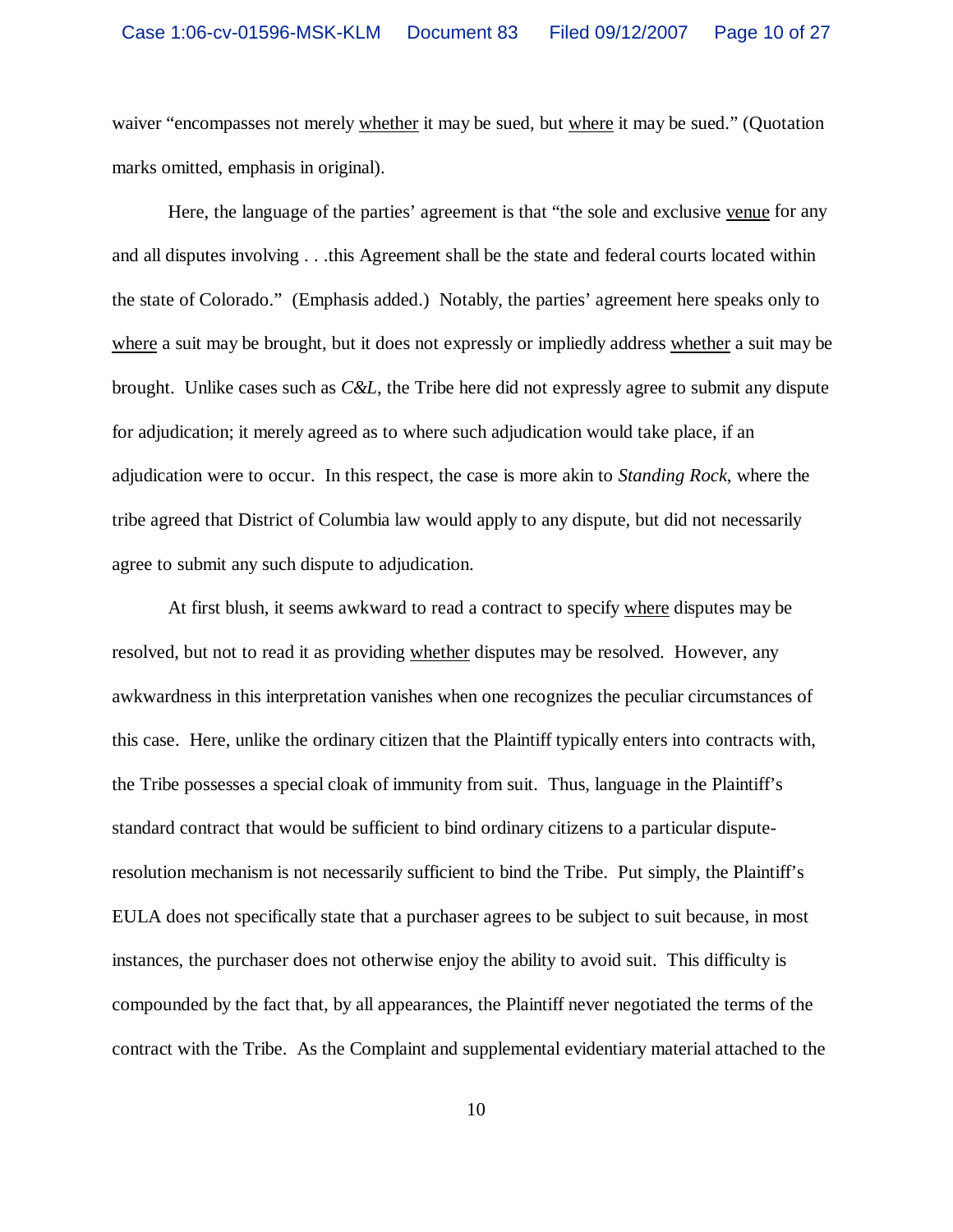motions make clear, the EULA was presented on a take-it-or-leave-it basis before a user could access the Plaintiff's course content. There is no indication that the Plaintiff and the Tribe discussed the unique legal status enjoyed by the Tribe and crafted special contractual terms to account for the Tribe's immunity. As a result, it should not be surprising that the standard terms of the EULA yield seemingly awkward results in this peculiar factual circumstance. Nevertheless, the Court finds that the venue provision of the EULA is insufficient, of itself, to demonstrate that the Tribe clearly waived its sovereign immunity.

This finding is sufficient to grant the Tribe's motion to dismiss, as it indisputably enjoys sovereign immunity. However, the Plaintiff argues that, even if sovereign immunity applies, the remaining Defendants do not enjoy its protection for various reasons. Thus, the Court turns to the issue of which other Defendants, if any, are swept up in the Tribe's immunity.

First, the Plaintiff contends that the Casino and the Tribe's Economic Development Authority do not enjoy the Tribe's immunity, because any judgment against them will not reach the Tribe's assets. In support of this position, the Plaintiff relies on *Runyon v. Association of Village Council Presidents*, 84 P.3d 437, 440 (Ak. 2004), which examined the question of whether a non-profit association of native villages, formed to provide various services to the villages, was entitled to the sovereign immunity that the villages themselves enjoyed. Finding that such immunity extended to subdivisions of tribal government that are "closely allied with and dependent upon the tribe," the court postulated a test which examined whether the entity's "connection to the tribe . . . is so close that allowing suit against the entity will damage the tribal interest that immunity protects." *Id.* In *Runyon*, the court ultimately found that the tribes had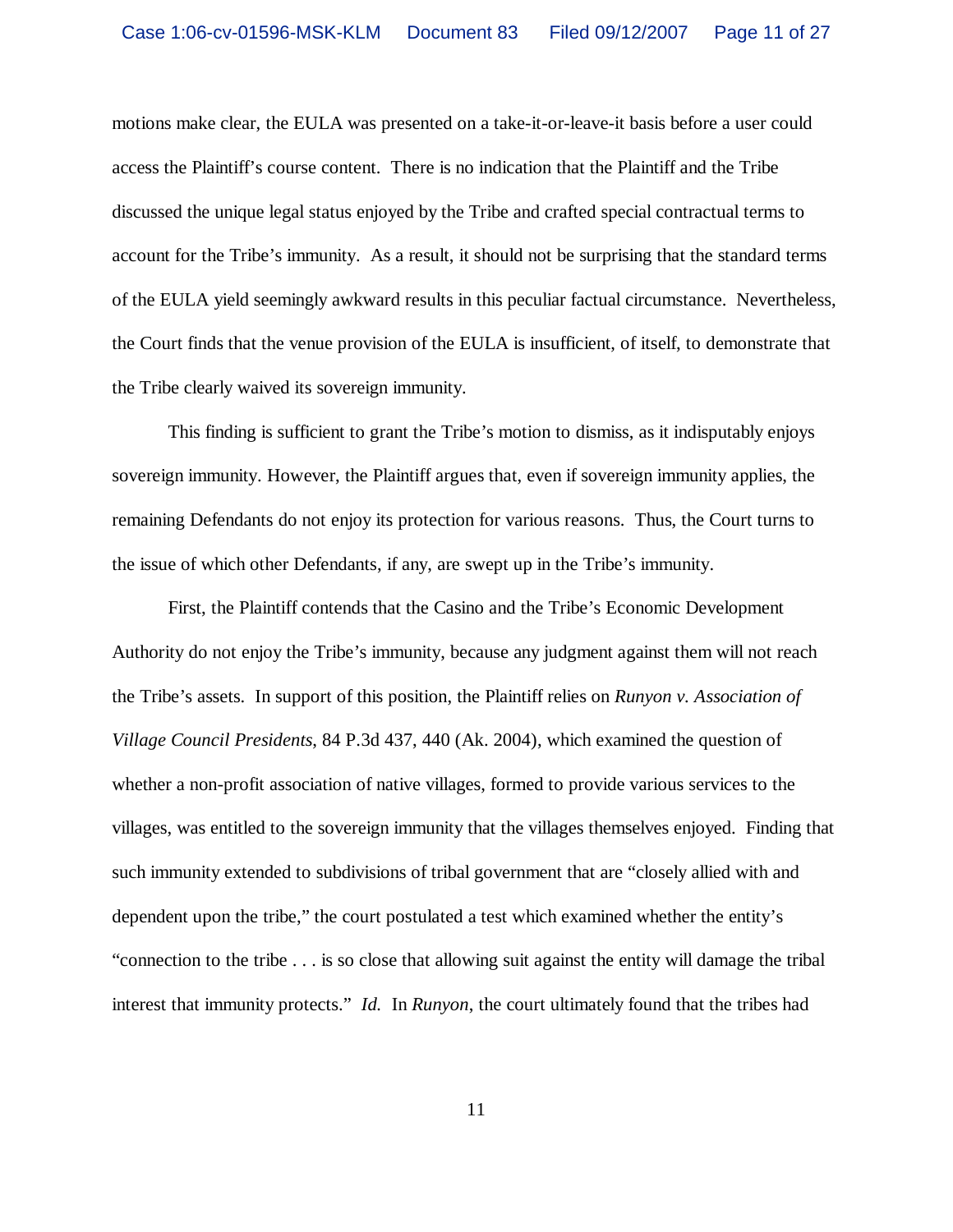formally insulated themselves from any liability for the non-profit association's acts, and thus, the court held that the association could not avail itself of the tribes' immunity.

This Court notes that the rule in *Runyon* has not enjoyed particularly broad adoption. According to Westlaw, only three cases have ever cited *Runyon,* and only one of them, an unpublished case from the District of Kansas, *Johnson v. Harrah's Kansas Casino Corp.*, 2006 WL 463138 (D. Kan. 2006) (unpublished), comes from a federal court. *Johnson* involved an employment dispute between a casino worker, employed at a casino owned by the Potowatomi Nation, and her employer, a non-Indian entity that managed the casino for the tribe in exchange for payment of a management fee. The employer attempted to invoke the tribe's sovereign immunity to the suit, forcing the court to examine the circumstances under which a non-tribal entity could enjoy the tribe's sovereign immunity. After distinguishing cases awarding immunity to tribal agencies and tribal housing authorities, the court was left to consider those cases that examined the immunity of "subordinate economic organizations" of a tribe. The court found that "[c]ourts have adopted various tests for determining whether" tribal immunity extends to a tribe's subordinate economic enterprise, and that most of the courts examine one or more of 10 separate factors, including economic interdependence.<sup>6</sup> The *Johnson* court treated *Runyon*'s single-issue

 ${}^6$ The factors are: (i) the announced purpose for which the entity was formed; (ii) whether the entity was formed to manage or exploit specific tribal resources; (iii) whether federal policy protecting Indian assets is furthered by extending sovereign immunity to the entity; (iv) whether the entity is organized under the Tribe's laws or under federal law; (v) whether the entities purposes are similar to or serve tribal government; (vi) whether the entity's governance is drawn mainly from tribal officials; (viii) whether tribal officials exercise control over the organization; (ix) whether the Tribe has the power to dismiss members of the organization's governance; and (x) whether suit against the entity would impact the Tribe's fiscal resources.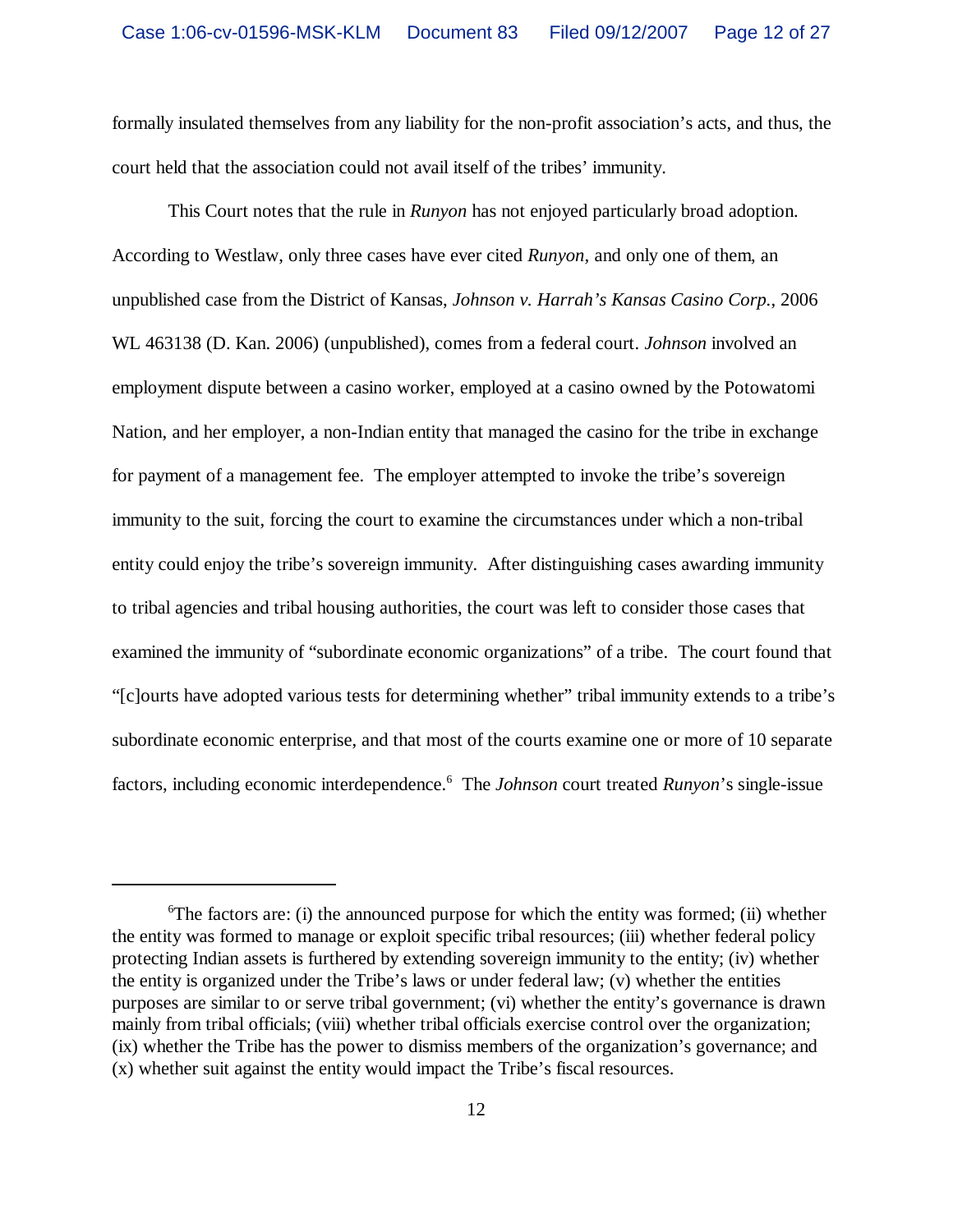analysis of economic interdependence as a threshold issue, such that, if the tribe's assets were potentially at risk, an examination of the remaining nine factors was appropriate.

Obviously, this Court is more persuaded by *Johnson*'s multi-factor analysis than it is by *Runyon*'s single-factor focus, and in the absence of persuasive law suggesting otherwise, this Court will adopt the *Johnson* analysis. Because that analysis is heavily fact-driven, and because the parties' submissions on the instant motions do not address the relevant facts,<sup>7</sup> the Court finds that an evidentiary hearing is necessary to determine whether the Economic Development Authority and the Casino enjoy a connection to the Tribe close enough to enjoy the Tribe's own immunity. The Court will set aside two hours for this hearing on **Tuesday, October 23, 2007** at **1:30 p.m.**<sup>8</sup>

<sup>8</sup>The Court declines to specifically authorize discovery in advance of this hearing. Given the substantial potential that the Defendants at issue may ultimately be entitled to sovereign immunity, the Court is reluctant to chip away at the benefits of such immunity by exposing them to the burdens of unnecessary discovery. *See e.g. Crawford-El v. Britton*, 523 U.S. 574, 598 (1998) (immunity from suit also protects party from burdensome discovery). More importantly, the factual issues to be resolved are simple and not generally the types of facts as to whose existence (*c.f.* significance) the parties can have widely divergent views.

The Court is cognizant of the Plaintiff's position that the Defendants have refused to provide important tribal documents bearing on the issues and that the Defendants feel prejudiced by the lack of access to this information. To ensure that both sides have a full and fair opportunity to examine the relevant documents and prepare their case, the Court will require that no later than 10 days prior to the hearing, the parties exchange copies all exhibits they intend to present. Further, any party intending to subpoena any other documents may direct the production of those documents occur up to three days before the hearing. Objections to the scope of such subpoenas shall be reserved to the date of the hearing, and will be adjudicated mindful of the extent to which the objecting party attempted to comply in good faith with the subpoena's requests.

<sup>7</sup>Attached to the Chukchansi Defendants' brief **(# 33)** is a document purporting to be an affidavit of Dixie Jackson. The document appears to relate the history of the Tribe and/or describe how it came to organize its gaming activities, but the document in the Court's electronic system is largely illegible.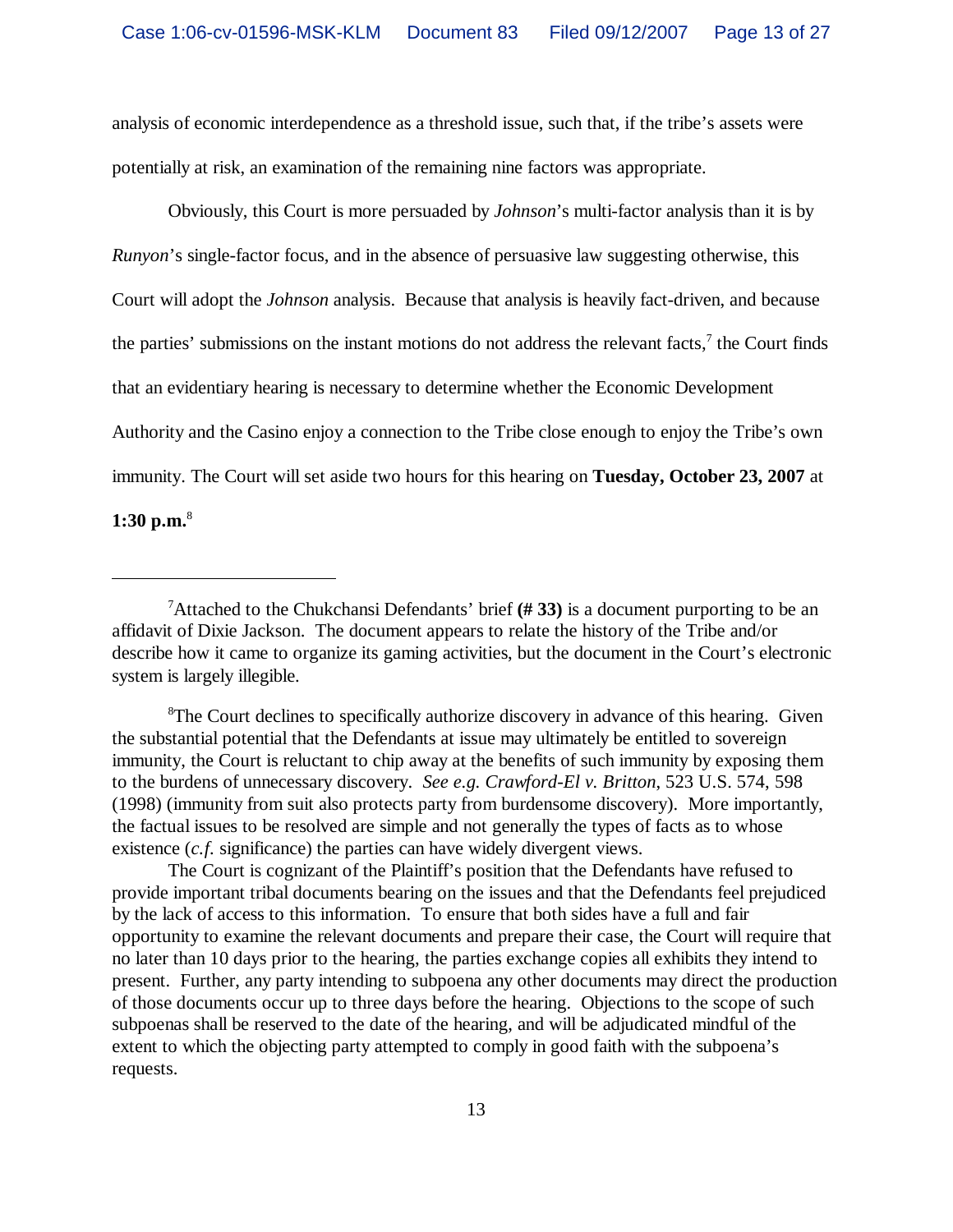Finally, each of the individual Defendants seek to invoke the Tribe's immunity for the claims against them. Whether tribal employees enjoy sovereign immunity for their actions turns on the question of whether the relief requested as a result of those employees' actions would run against the Tribe itself. *Fletcher*, 116 F.3d at 1324. Where employees are sued in their official capacities as officers of the Tribe, immunity is available. *Id.* However, sovereign immunity does not protect tribal employees against claims asserted against them in their individual capacities. *Id.* at n. 12. Moreover, an official who might otherwise be entitled to sovereign immunity loses that protection for acts taken outside the scope of the powers that have been delegated to him. *Burrell v. Armijo*, 456 F.3d 1159, 1176 (10<sup>th</sup> Cir. 2006).

The Plaintiff's Complaint does not clearly indicate whether it is asserting "official capacity" and "individual capacity" claims,<sup>9</sup> but the manner in which the case is captioned and pled, it appears that the Plaintiff is asserting individual capacity claims against the individual Defendants. It alleges that the individual defendants each engaged in discrete tortious acts and statutory violations, and seeks to hold each individual defendant personally liable for such acts. The key to analyzing an official vs. individual capacity issue is to inquire whether, upon the death

<sup>&</sup>lt;sup>9</sup>The conceptual difference between these two types of claims are not well-understood by many practitioners. In *Kentucky v. Graham*, 473 U.S. 159, 165 (1985), the Supreme Court explained that an "official capacity" suit is simply an alternative way of pleading a claim against the entity employing the official. The real party in interest is not the named defendant, but the entity employing him or her, and indeed, when the named defendant leaves the office he or she occupies, the defendant's successor automatically assumes his or her predecessor's role in the litigation. *Hafer v. Melo*, 502 U.S. 21, 25 (1991). By contrast, an individual capacity suit names the individual defendant as the real party in interest, and seeks relief against the individual for his or her own conduct. *Id.* at 27. Contrary to common misconception, the individual/officialcapacity designation does not turn on what capacity (as an official or as an individual, or within or outside the scope of employment) the individual was acting in when the challenged action occurred. *Id.* at 27-28. For example, an individual admittedly acting within the scope of his or her employment may still be subject to an individual capacity suit. *Id.*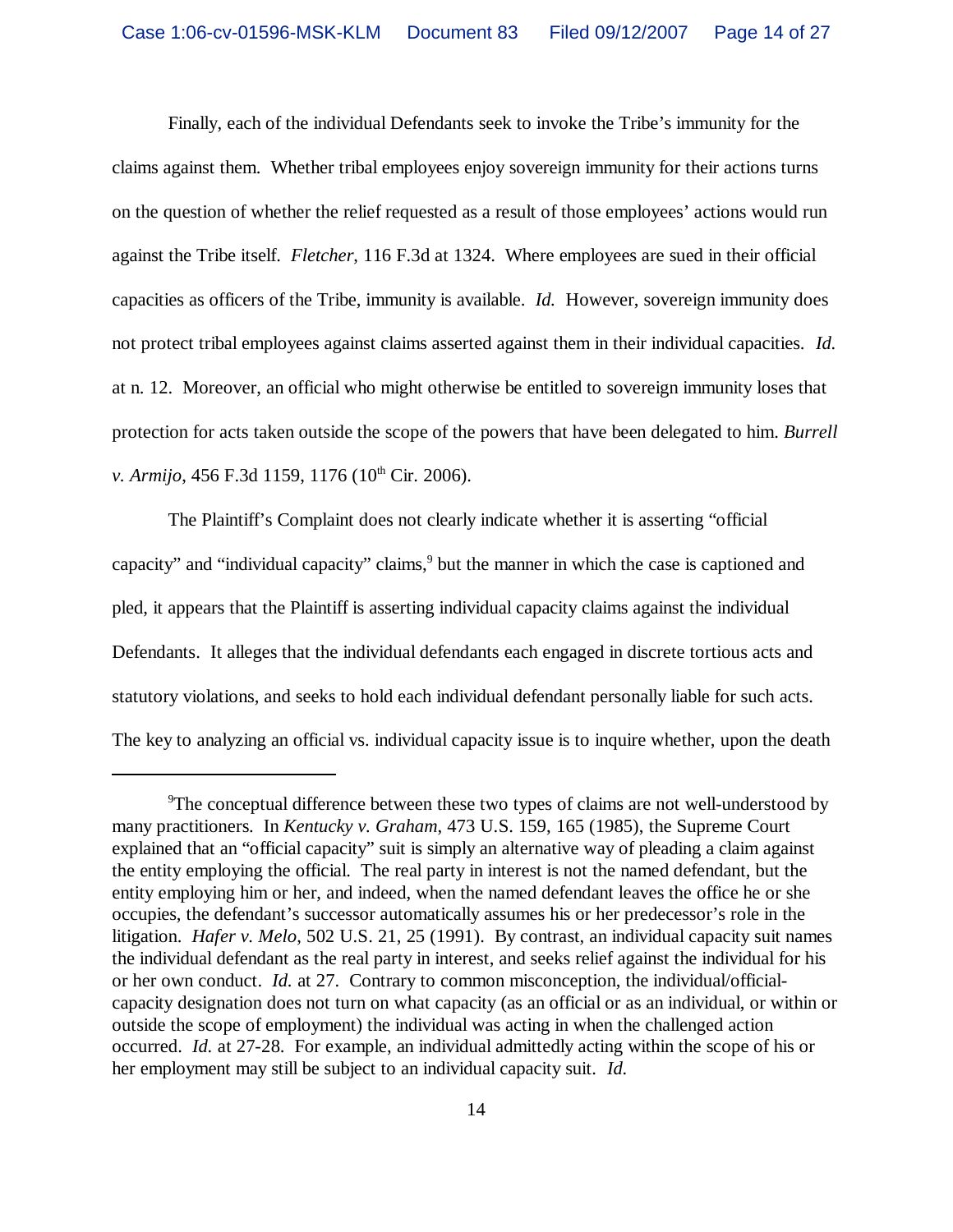or resignation of one of the individual Defendants, would the action likely continue against his successor. Here, the Court understands the Plaintiff to be challenging the discrete acts of these individual Defendants, not asserting claims against any individual that occupies the position of Casino General Manager or Casino Director. Thus, is it clear to the Court that the Plaintiff is asserting individual capacity claims against the individual Defendants, and sovereign immunity does not extend to such claims.<sup>10</sup>

Accordingly, the motions to dismiss premised upon sovereign immunity are granted in part, insofar as the claims against the Tribe are dismissed on the grounds of immunity; denied in part, insofar as the individual Defendants are not entitled to immunity; and reserved in part pending an evidentiary hearing regarding the Casino and Economic Development Authority.

# **B. Personal Jurisdiction**

The three individual Defendants each assert that this Court lacks personal jurisdiction over them because they do not have the minimum contacts with the State of Colorado.

Faced with a motion to dismiss pursuant to Fed. R. Civ. P. 12(b)(2), the Plaintiff bears the burden of establishing that personal jurisdiction exists. *Soma Medical Intern. v. Standard Chartered Bank*, 196 F.3d 1292, 1295 (10th Cir. 1999); *Omi Holdings, Inc. v. Royal Ins. of Canada*, 149 F.3d 1086, 1091 (10<sup>th</sup> Cir. 1998). The Court may conduct an evidentiary hearing as to any disputed jurisdictional facts, or, if the Court chooses not to conduct a hearing, the Plaintiff need only make a *prima facie* showing of jurisdiction by showing, through affidavits or otherwise, facts that, if true, would support jurisdiction over the defendant. *Omi Holdings*, 149 F.3d at 1091

 $10$ As the preceding footnote makes clear, the fact that the Plaintiff has alleged that the individual Defendants were acting in the scope of their employment at the time of the challenged acts does not bear on the official vs. individual capacity inquiry.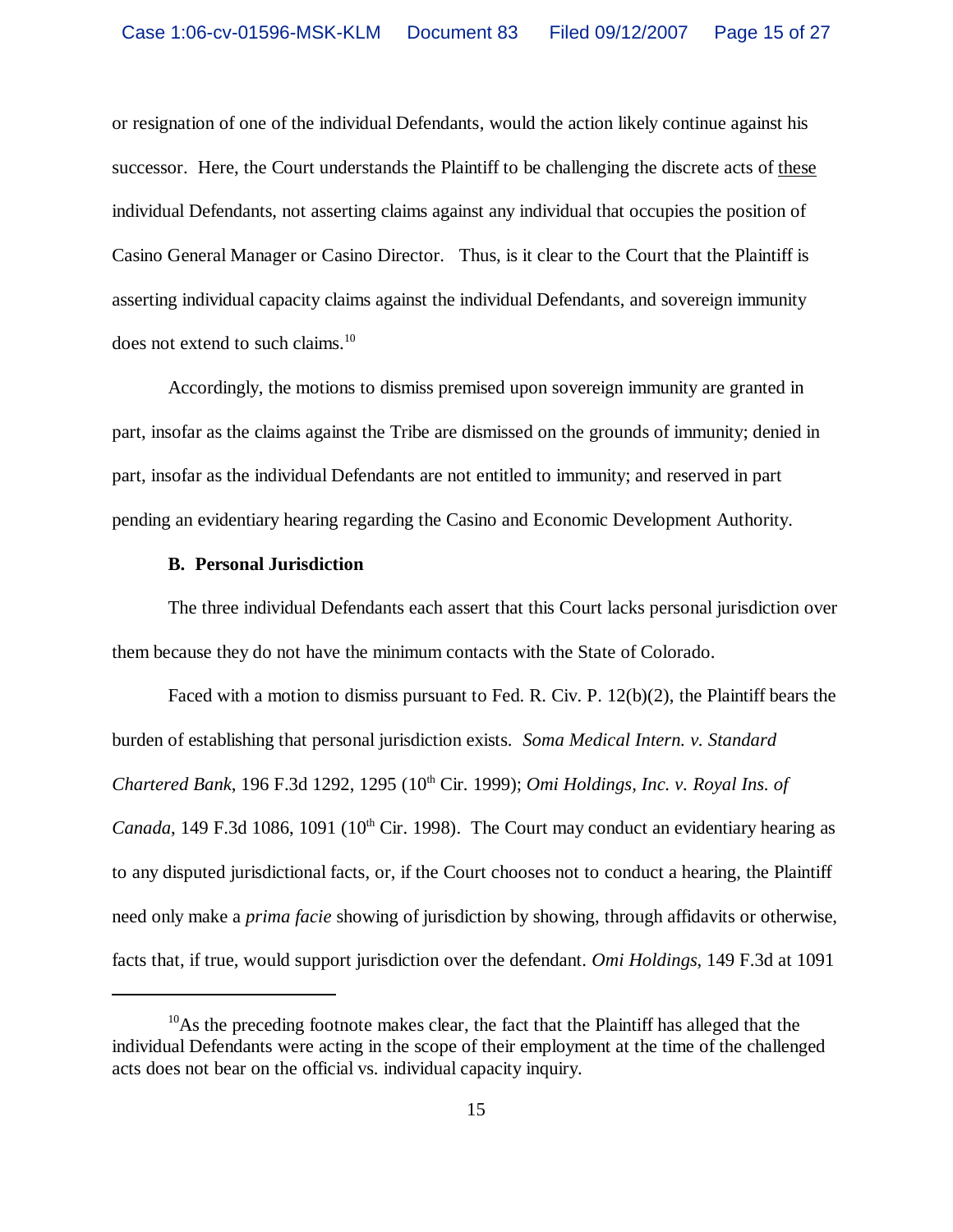*Soma*, 196 F.3d at 1295. The allegations of the Complaint must be taken as true unless contradicted by the defendant's affidavits, *Behagen v. Amateur Basketball Ass'n. of U.S.A.*, 744 F.2d 731, 733 (10th Cir.1984), and to the extent that the affidavits contradict allegations in the Complaint or opposing affidavits, all disputes must be resolved in the Plaintiff's favor and the Plaintiff's *prima facie* showing is sufficient. *Id.*

Here, there is no significant dispute as to the operative facts, thus, the Court need not conduct an evidentiary hearing. It is undisputed that none of the individual Defendants reside in Colorado, have assets in Colorado, or have any connection with the state other than as a result of the specific actions alleged in the Complaint and supporting affidavits. The issue presented is whether any of the actions alleged in the Complaint are sufficient to subject any of the individual Defendants to personal jurisdiction in Colorado.

Colorado's long-arm statute provides that a non-resident party subjects itself to the jurisdiction of Colorado courts for claims arising from the party's "(a) transaction of any business within this state; [or] (b) the commission of a tortious act within this state." C.R.S. § 13-1-124(1)(a) and (b). The statute codifies the "minimum contacts" test of *International Shoe Co. v. Washington*, 326 U.S. 310 (1945), and extends the courts' jurisdiction to the maximum extent consistent with the Due Process clause of the 14<sup>th</sup> Amendment. *Brownlow v. Aman*, 740 F.2d 1476, 1481 ( $10<sup>th</sup>$  Cir. 1984). The focus of the court's inquiry is simply whether the exercise of jurisdiction over the individual Defendants comports with the principles of Due Process. *OpenLCR.com, Inc. v. Rates Technology, Inc.*, 112 F.Supp.2d 1223, 1227 (D. Colo. 2000); *Wise v. Lindamood*, 89 F.Supp.2d 1187, 1189 (D. Colo. 1999).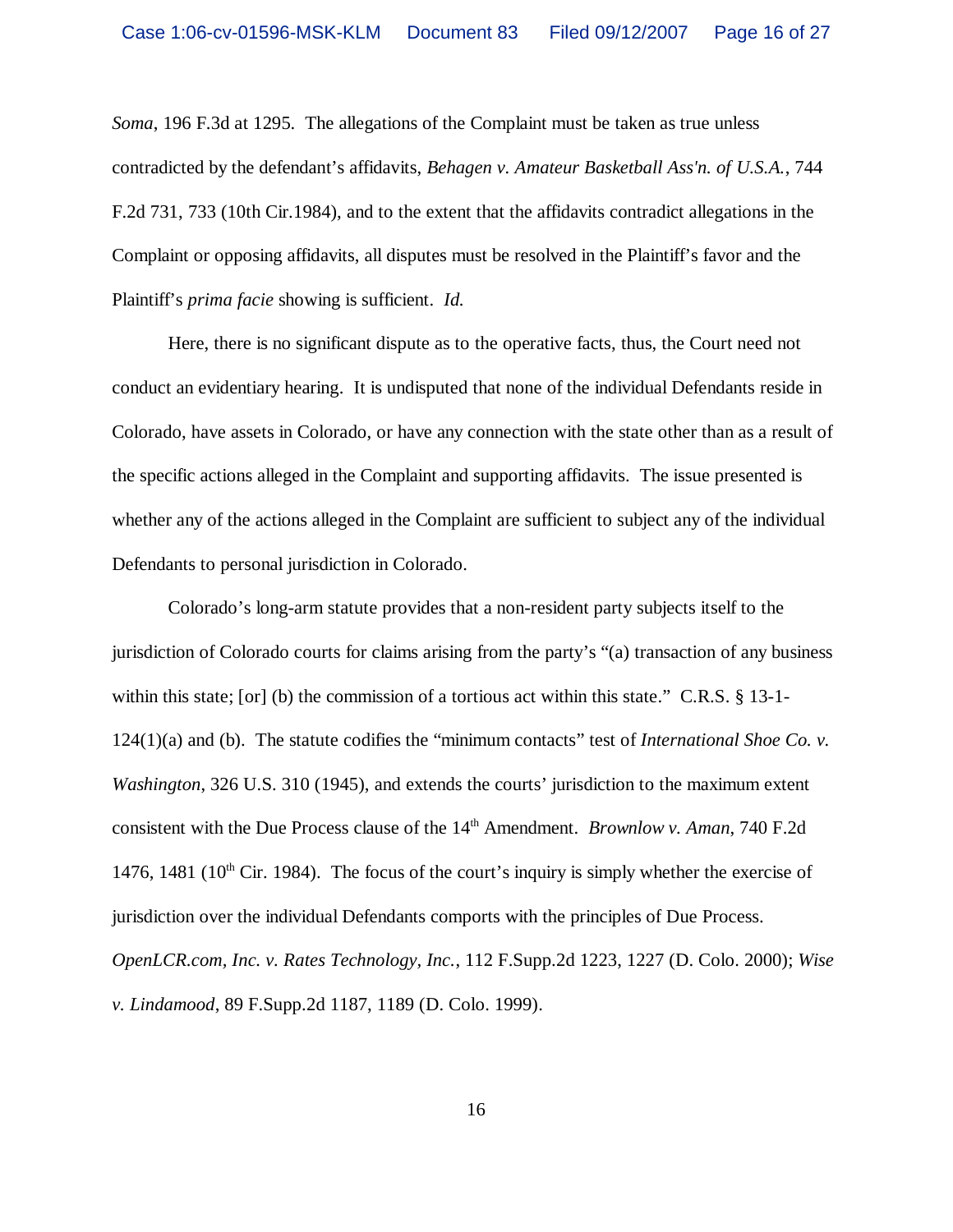For purposes of personal jurisdiction, due process is satisfied when the defendant has sufficient "minimum contacts" with the forum state to suffice such that the maintenance of the suit does not offend "traditional notions of fair play and substantial justice." *Int'l. Shoe*, 326 U.S. at 316. The "minimum contacts" test examines whether the defendant has purposefully directed its activities at residents of the forum state, whether the claims asserted arise out of that purposeful direction of activity, and whether the assertion of jurisdiction under the circumstances is reasonable and fair. *Burger King Corp. v. Rudzewicz*, 471 U.S. 462, 474 (1985); *Teierweiler v. Croxton and Trench Holding Co.*, 90 F.3d 1523, 1532-33 (10<sup>th</sup> Cir. 1996).

Merely entering into a contract with a Colorado resident, without more, does not amount to purposeful activity in the state. *Burger King*, 471 U.S. at 478 ("If the question is whether an individual's contract with an out-of-state party alone can automatically establish sufficient minimum contacts in the other party's home forum, we believe the answer clearly is that it cannot.") (emphasis in original); *National Business Brokers, Ltd. v. Jim Williamson Productions, Inc.*, 115 F.Supp.2d 1250, 1254 (D. Colo. 2000), *aff'd*, 16 Fed.Appx. 959 (10<sup>th</sup> Cir. 2001) (unpublished) ("[t]he law is clear that a party does not submit itself to personal jurisdiction in a distant forum simply by entering into a contract with a party that resides in that forum"), *citing Ruggieri v. General Well Serv., Inc.,* 535 F.Supp. 525, 535 (D. Colo. 1982); *Encore Productions, Inc. v. Promise Keepers*, 53 F.Supp.2d 1101, 1117 (D. Colo. 1999). Indeed, representatives of a defendant can even enter into Colorado to discuss details of the agreement, *id., citing Associated Inns & Restaurant Co. v. Development Assocs.,* 516 F.Supp. 1023, 1026 (D. Colo. 1981); *Encore Productions*, 53 F.Supp.2d at 1117-18, or make telephone calls and direct correspondence into the state without necessarily subjecting themselves to personal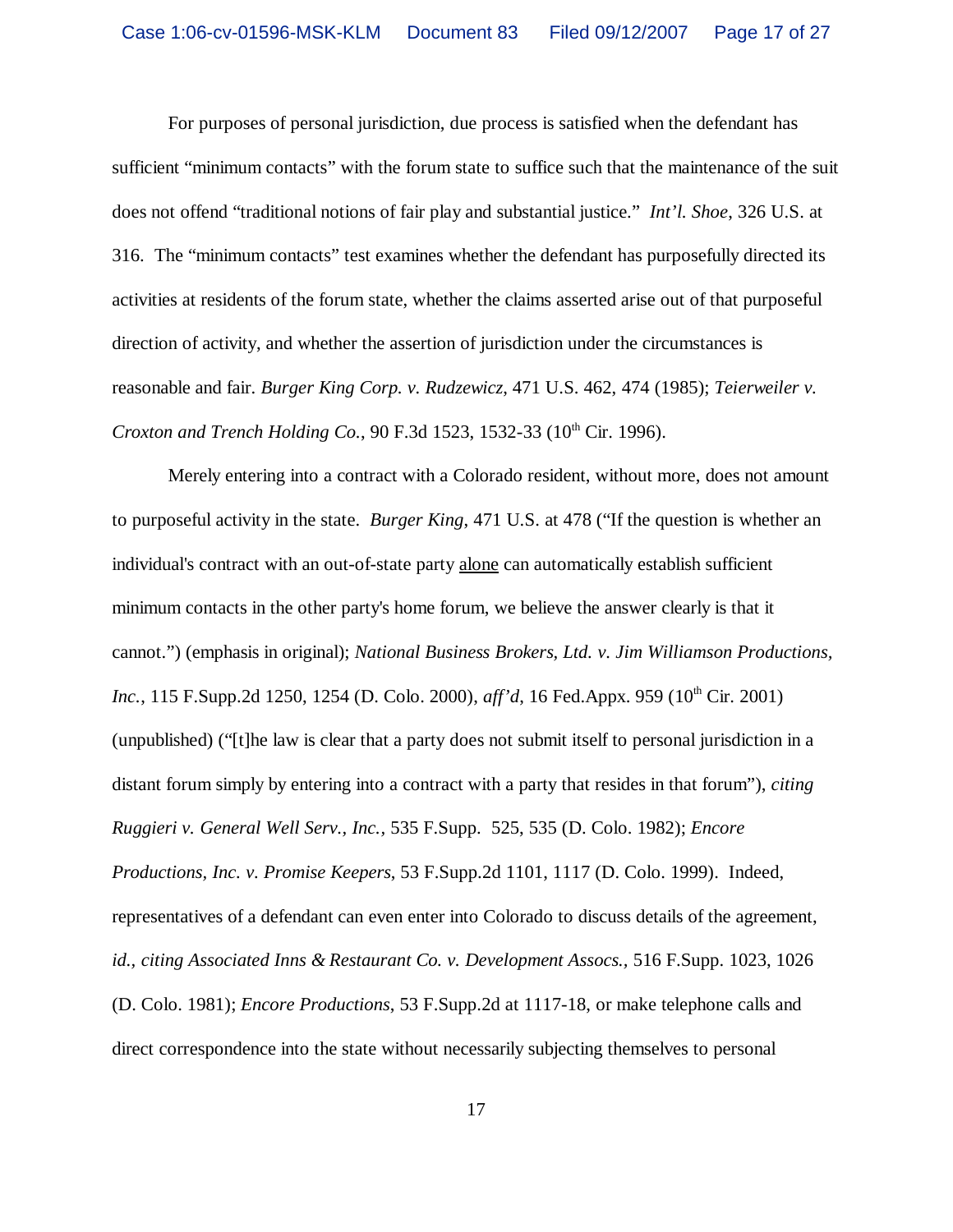jurisdiction. *Far W. Capital, Inc. v. Towne*, 46 F.3d 1071, 1077 (10<sup>th</sup> Cir. 1995); *Encore Productions*, 53 F.Supp.2d at 1117; *F.D.I.C. v. First Interstate Bank of Denver*, 937 F.Supp. 1461, 1468 (D. Colo. 1996).

Here, there is evidence that Defendant Stanley went beyond simply entering into a contract with the Plaintiff. Affidavits attached to the Plaintiff's response to Defendant Stanley's motion establish that Defendant Stanley initiated contact with the Plaintiff's offices in Colorado to discuss the purchase of training programs; had other phone discussions with the Plaintiff's employees prior to purchasing a course; called the Plaintiff to purchase a course license for himself; requested that the Plaintiff bill the Casino by invoice sent to Defendant Stanley's e-mail address and caused those invoices to be paid by the Casino; later called the Plaintiff to enroll in two additional courses; physically traveled to Colorado on two occasions to attend the additional courses; and engaged in several other phone calls and e-mail communications concerning the Casino's purchase of the Plaintiff's services.

Of particular significance is Defendant Stanley's physical presence at two courses taught in Colorado. Unlike the contracts in cases like *Encore Productions*, some of the agreements between the Plaintiff and Defendant Stanley called for the Plaintiff's performance to occur in Colorado, and Defendant Stanley's travel to the state was for the purpose of receiving the performance called for by the contract. This is sufficient to permit the Court to find that Defendant Stanley purposefully availed himself of the privileges and protections of transacting business in Colorado, and thus, the exercise of jurisdiction over Defendant Stanley is consistent with due process.

18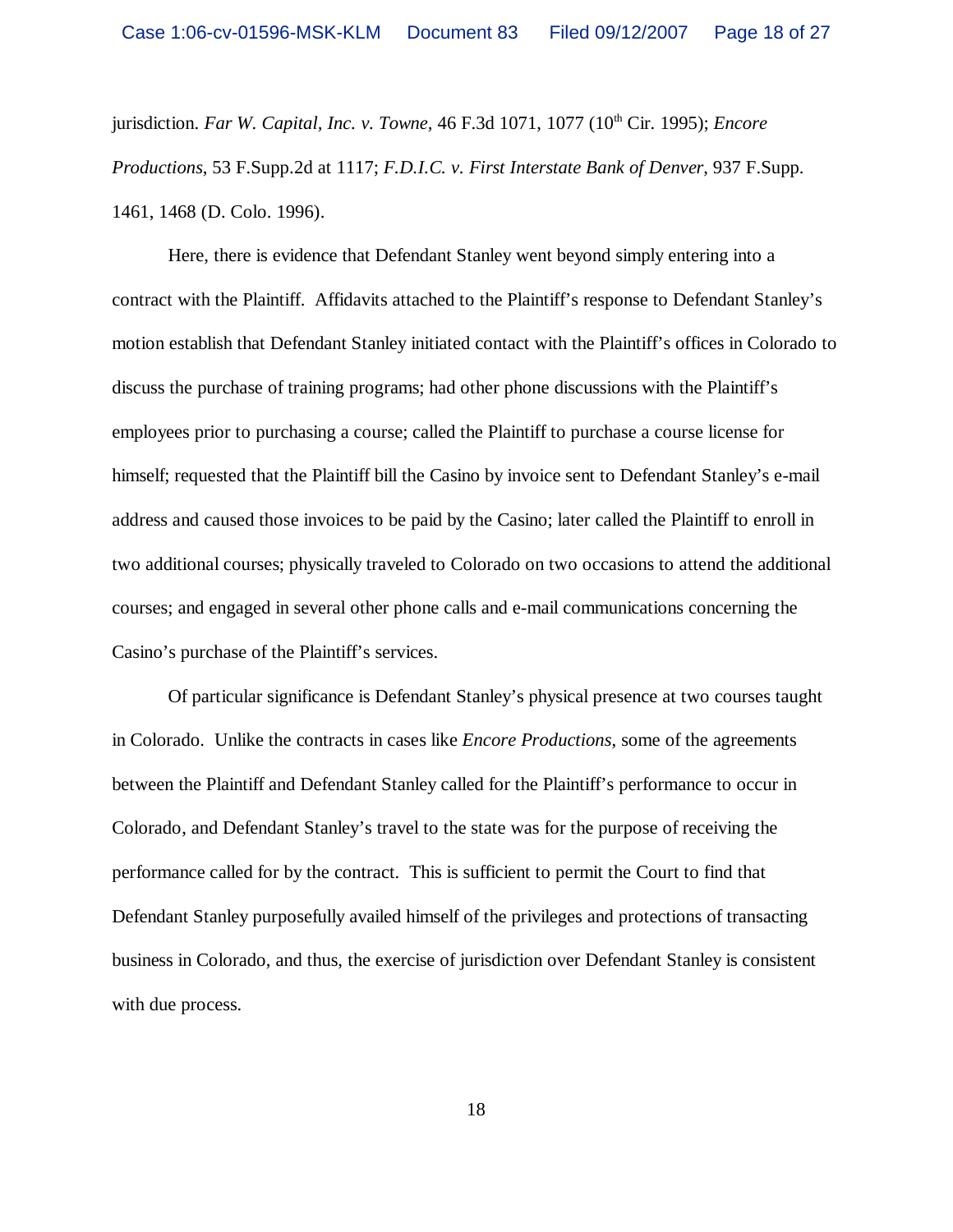The same cannot be said of Defendants Livingston and D'Mello. The Plaintiff alleges no contact whatsoever between Livingston and itself,  $^{11}$  and alleges only that D'Mello called the Plaintiff seeking to enroll in a course, sent an e-mail to the Plaintiff accepting a EULA for the course, and received a telephone call from the Plaintiff regarding his failure to complete the course's tests. Unlike Defendant Stanley's regular contacts with the Plaintiff and physical visits to Colorado, Defendant D'Mello's communications with the Plaintiff were limited and sporadic. Although D'Mello entered into a contract with the Plaintiff, that contract called for performance to take place in California (or, presumably, wherever D'Mello chose to log on to the Plaintiff's website), and other than initiating the single transaction, there is no indication that D'Mello ever directed any activities towards the Plaintiff in Colorado. D'Mello's contacts with Colorado consisted of nothing more than entering into a contract with a party that happened to be located in Colorado, and does not rise to the level of purposeful availment of the privileges of doing business in Colorado.

The Plaintiff argues that all three Defendants also committed a tort in Colorado, namely, fraudulent misrepresentation and/or conversion, permitting the exercise of jurisdiction over them pursuant to C.R.S.  $\S$  13-1-124(1)(b). Jurisdiction under the statute arises from tortious act committed outside the state of Colorado if that act causes a direct and consequential injury to be felt within the state. *National Business Brokers,* 115 F.Supp.2d at 1255 (D. Colo. 2000). Notably, however, that injury must be something more than a Colorado resident feeling some

 $<sup>11</sup>$ In the Plaintiff's response to Defendant Livingston's motion, the Plaintiff characterizes</sup> Defendant Livingston's actions as "having the company he headed contract with BMG," "having his employees attend two weeks of training," and "causing his company to mail checks." None of these actions allege Defendant Livingston himself having any direct contact with Colorado.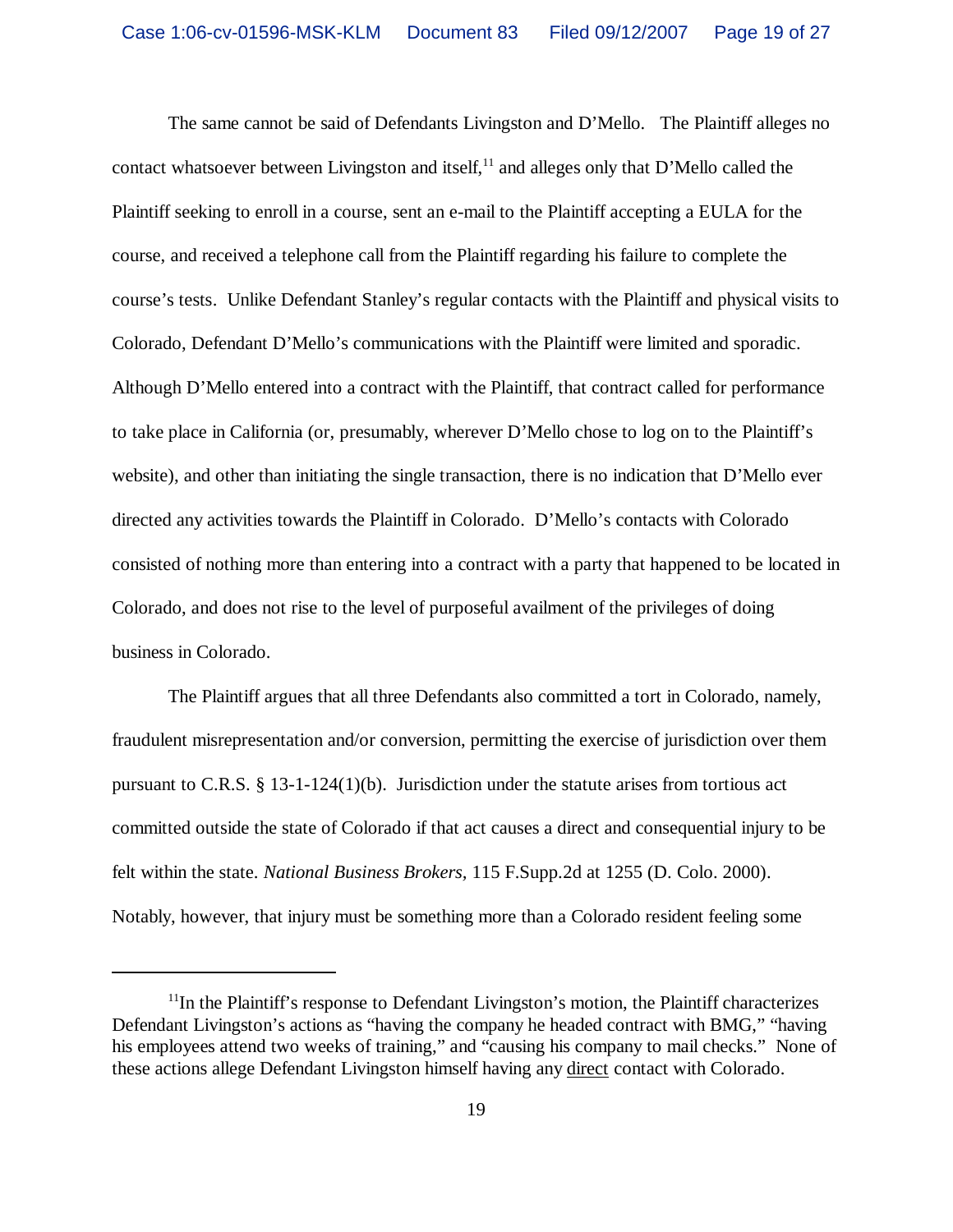economic consequence as a result of the conduct. *Id., citing Amax Potash Corp. v. Trans-Resources, Inc.*, 817 P.2d 598, 600 (Colo. Ct. App. 1991), *and Wenz v. Memery Crystal,* 55 F.3d 1503, 1508 ( $10<sup>th</sup>$  Cir. 1995). Here, both the offending conduct and the direct injury occurred to the Plaintiff in California, where its copyrighted materials were impermissibly used. Its only injury in Colorado arises from the fact that, had the Defendants properly paid for the classes for their employees, that revenue would have flowed to the Plaintiff's headquarters in Colorado. This is precisely the situation found in *National Business Brokers*, *Amax*, and many of the other cases cited therein, and in each instance, the court found that the economic injury was insufficient to confer jurisdiction under C.R.S. § 13-1-124(1)(b).

The Plaintiff cites to *Classic Auto Sales, Inc. v. Schocket*, 832 P.2d 233, 235-36 (Colo.. 1992), a case in which the Colorado Supreme Court found a basis for personal jurisdiction based on a tortious act where an auto dealer in Nebraska had made several misrepresentations of fact over the phone and in writing to a Colorado resident, inducing the Colorado resident to travel to Nebraska and purchase a car. The court held that the various misrepresentations "formed an important part of the basis of the commission of a tortious act," and that they were "received within this state." *Id.* at 236 (internal punctuation omitted). Noting that the auto dealer never left Nebraska, the court nevertheless found that "the misrepresentations were not complete until received . . . in Colorado," and that this was sufficient to find that the tortious act occurred in this state. *Id.*

The Court finds that *Classic Auto* does not warrant exercising personal jurisdiction over Defendants Livingston and D'Mello in Colorado. First, the Court notes that the Complaint does not appear to adequately state any tort claim against Defendants Livingston and D'Mello. The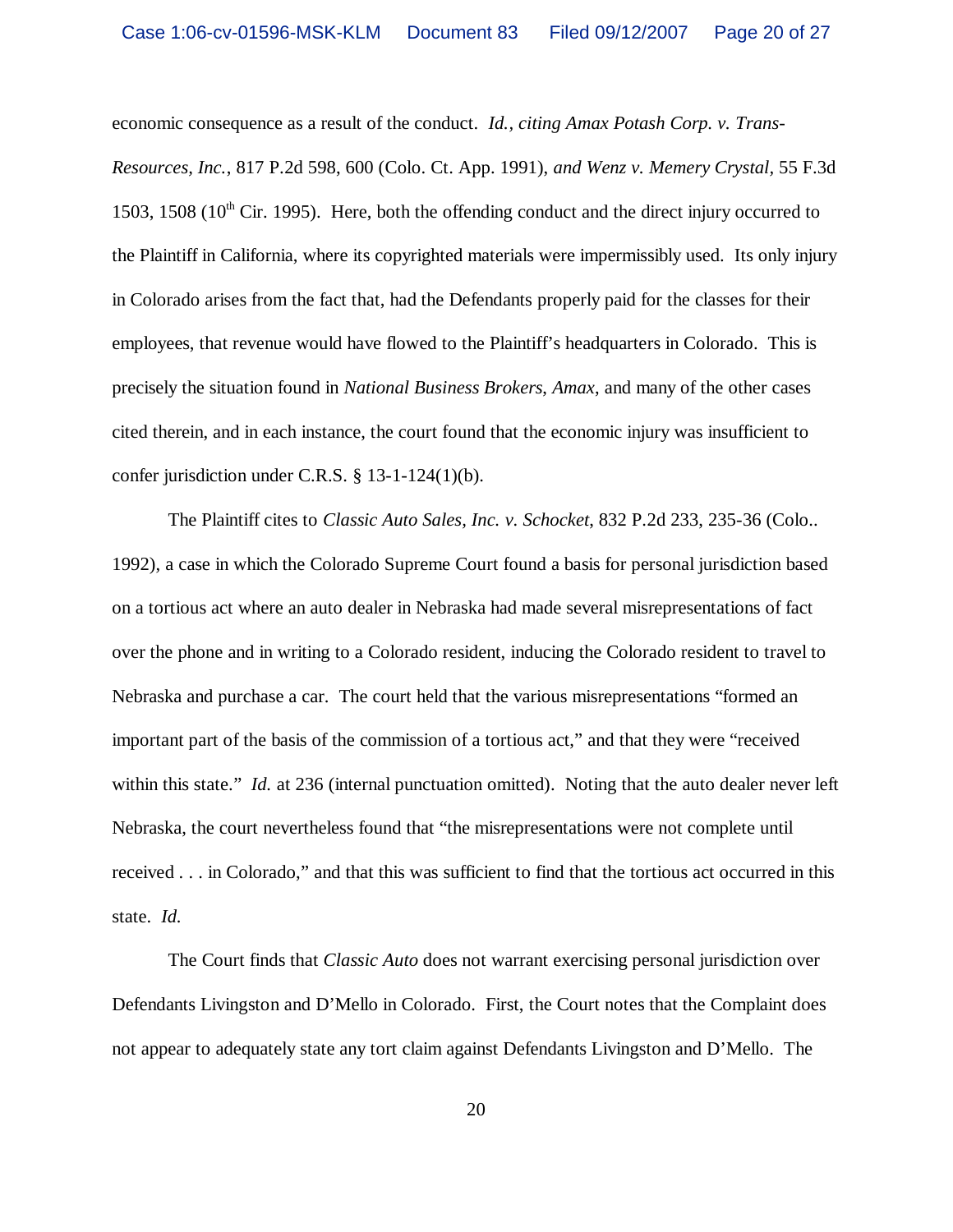Plaintiff does not plead the alleged fraudulent statements with any particularity as required by Fed. R. Civ. P. 9(b), and couches most of its factual averments as against "Defendants" generally and collectively. Although the Defendants have not specifically moved to dismiss the tort claims under Fed. R. Civ. P. 9(b) or 12(b)(6), the Plaintiff has relied upon its pleading of these torts to demonstrate personal jurisdiction, and thus, the Court considers whether that pleading is sufficient.

Assuming, however, that the Plaintiff's tort claims are sufficiently pled, the Court finds that *Classic Auto* is distinguishable on its facts. There, the Colorado Supreme Court found that the tort of misrepresentation was committed in Colorado, not that merely the harm was felt here. It observed that the auto dealer made numerous misrepresentations to the buyer, and that "the misrepresentations were not complete until received by Schocket in Colorado." *Id.* at 236. The Plaintiff suggests that each of the individual Defendants made the same sort of misrepresentations to it in Colorado, but the Complaint does not allege that. Although the fraud claim is captioned as being asserted against "All Defendants," its body states only that "Defendants Casino, Stanley, and D'Mello" made false representations; it makes no allegation of a false statement by Defendant Livingston. Moreover, the reference to a false statement by D'Mello is curious, in that there is no substantive allegation anywhere in the Complaint of any false statement having been made by D'Mello.<sup>12</sup> Accordingly, as to these two Defendants, the Court finds that personal jurisdiction

<sup>&</sup>lt;sup>12</sup>The Complaint makes no mention whatsoever of D'Mello separately agreeing to a EULA and taking a course from the Plaintiff. Although those facts are asserted in the evidentiary material in support of the motion here, the Court will not deem the Complaint to be amended by this evidentiary material. The Court declines to speculate as to whether its findings as to personal jurisdiction over D'Mello might differ if the Complaint were properly amended.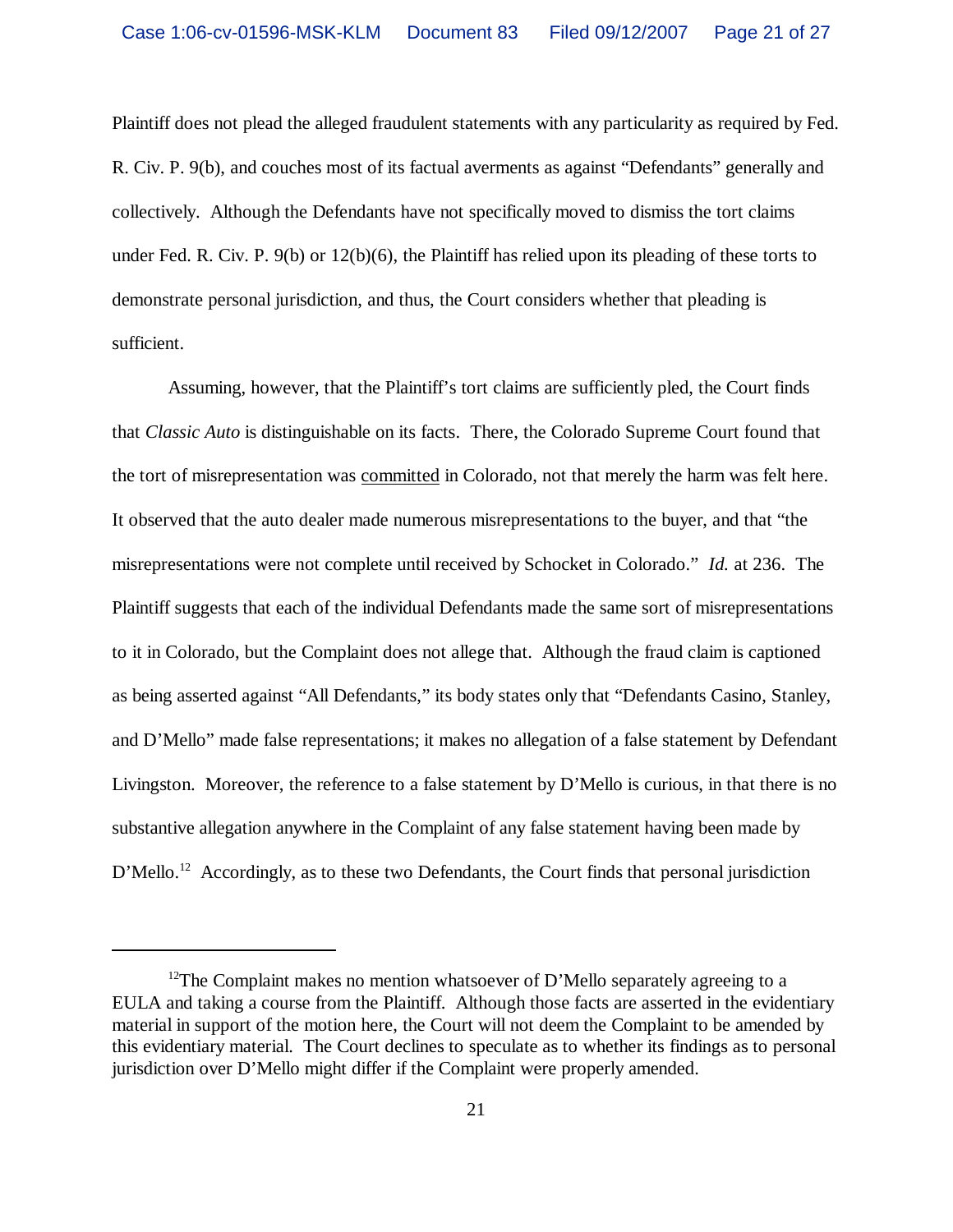based upon these Defendants' commission of a tort in Colorado is not supported by the allegations in the Complaint.

The Court has considered the remainder of the Plaintiff's arguments with regard to the issue of personal jurisdiction over Defendants Livingston and D'Mello and finds them to be without merit. Accordingly, Defendant Livingston and D'Mello's motions to dismiss for lack of personal jurisdiction are granted, and Defendant Stanley's motion to dismiss on this ground is denied.

## **C. Sufficiency of pleading specific claims**

The Chukchansi Defendants move to dismiss the RICO claim against them, stating that as governmental entities, they are categorically immune from such claims. Defendant Stanley moves to dismiss the RICO claim as insufficiently pled. Because the Chukchansi Defendants' arguments are mooted if the RICO claim is dismissed as insufficient, the Court will address the sufficiency of pleading first.

To plead a claim for civil RICO, the Plaintiff must allege: (i) that the Defendants participated in the conduct; (ii) of an "enterprise"; (iii) through a pattern; (iv) of racketeering activity. *Garrett v. Selby Connor Maddux & Janer*, 425 F.3d 836, 838 (10<sup>th</sup> Cir. 2005); BancOklahoma Mortg. Corp. v. Capital Title Co., 194 F.3d 1089, 1100 (10<sup>th</sup> Cir. 1999). An "enterprise" is "an entity [comprised of] a group of persons associated together for a common purpose of engaging in a course of conduct," and is shown by "evidence of an ongoing organization, formal or informal, and by evidence that the various associates function a as a continuing unit." *U.S. v. Turkette,* 452 U.S.. 576, 582-83 (1981). "Racketeering activity" is defined as being any one of several violations of law set forth in 18 U.S.C. § 1961(1), among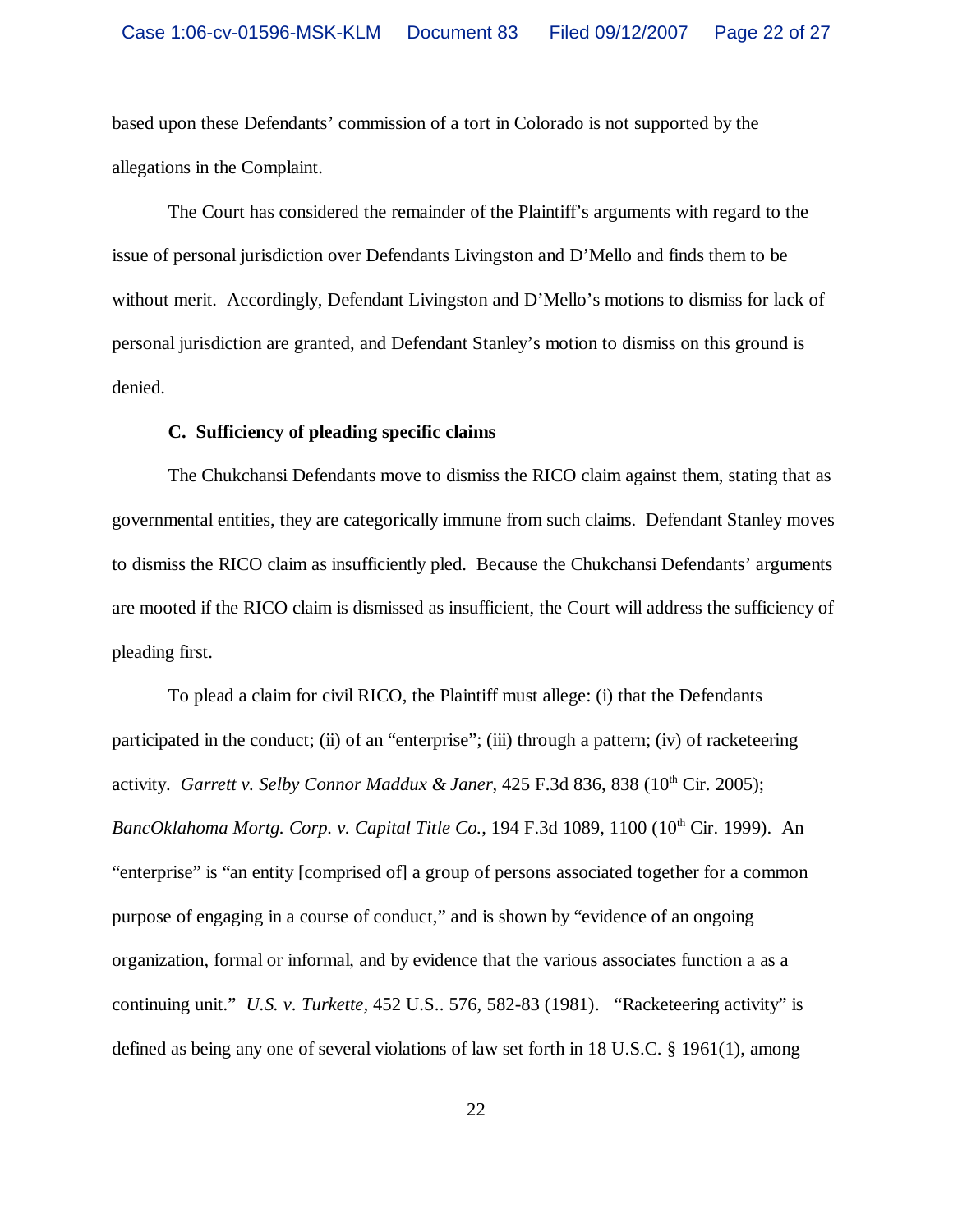them acts of mail and wire fraud and criminal copyright infringement. A "pattern" of such activity consists of two or more acts of racketeering activity within a period of 10 years that are related and demonstrate a threat of continued criminal activity. *Duran v. Carris*, 238 F.3d 1268, 1272 (10th Cir. 2001); *Gotfredson v. Larsen LP*, 432 F.Supp.2d 1163, 1174-76 (D. Colo. 2006). Predicate acts are "related" if they share the same or similar purposes, results, participants, victims, or methods of commission. *Gotfredson,* 432 F.Supp.2d at 1174. A threat of continued criminal activity is demonstrated by means of showing either open-ended or closed-ended continuity. *Id.* "Closed-ended continuity" is established by showing a series of related predicate acts extending over a substantial period of time; a pattern of acts over a few weeks or months and threatening no future criminal conduct do not satisfy the requirement. *Id.* "Open-ended continuity" is shown by demonstrating that the predicate acts, by their very nature, involve a distinct threat of ongoing racketeering activity, or that the predicates are a regular way of conducting the business of the Defendants or of the RICO enterprise. *Id.* A set of predicate acts constituting a single scheme to accomplish a discrete goal against a discrete victim, with no potential to extend to other persons or entities, is insufficient to show either type of continuity. *Id.*

The Complaint fails to adequately allege the existence and nature of the enterprise, or a pattern of activity. With regard to the enterprise requirement, the Plaintiff pleads, in six consecutive and otherwise identical paragraphs, "Defendant \_\_\_\_\_ acquired control, maintained control, conducted, and participated in the conduct alleged in this Complaint through a pattern of racketeering activities." This does not allege an "enterprise," as it does not assert that these Defendants associated together for a common purpose, nor that they functioned as a unit.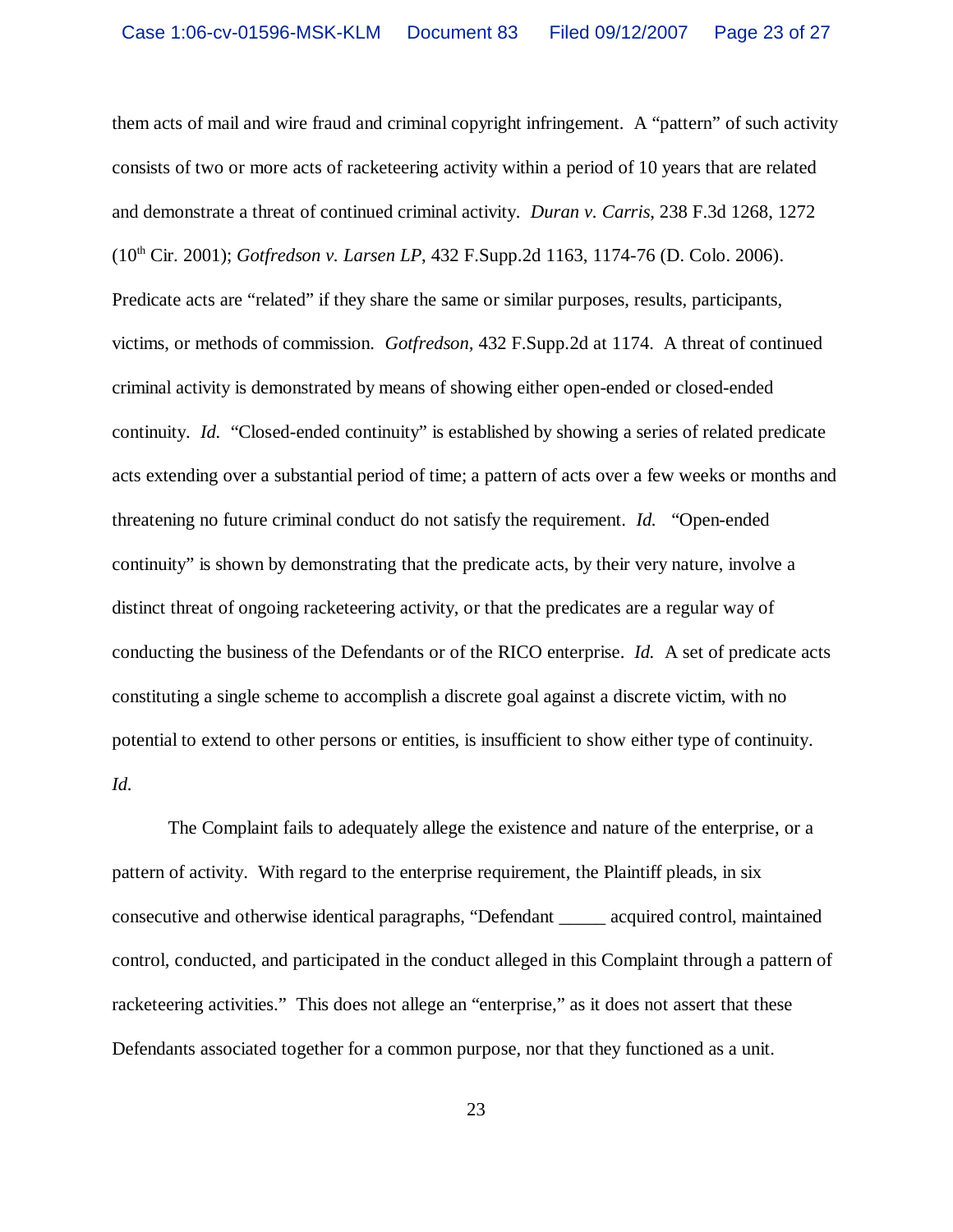Moreover, the Complaint does not allege a pattern of activity, insofar as it does not allege a threat of continuing racketeering activity or either open- or closed-ended continuity of the racketeering activity. Accordingly, the RICO claim is dismissed without prejudice pursuant to Fed. R. Civ. P.  $12(b)(6).^{13}$ 

The Chukchansi Defendants also move to dismiss the Plaintiff's tort claims of conversion and misappropriation claims as being preempted by federal law. 17 U.S.C. § 301(a) provides that "all legal or equitable rights that are equivalent to any of the exclusive rights within the general scope of copyright" are preempted by the Copyright Act. Preemption occurs if: (i) the work is within the scope of the "subject matter of copyright" under 17 U.S.C. § 102 and 103; and (ii) the rights granted under state law are equivalent to the exclusive rights established by federal copyright law. *La Resolana Architects, PA v. Clay Realtors Angel Fire*, 416 F.3d 1195, 1199 n. 2 (10th Cir. 2005), *citing Gates Rubber Co. v. Bando Chem. Indus*., 9 F.3d 823, 847 (10th Cir. 1993). On the other hand, a state-law cause of action which requires an extra element beyond mere copying or preparation of a derivative work  $-e.g.$  a claim for unfair competition, tortious interference, or breach of contract – is qualitatively different from a copyright claim, and thus, is not preempted. *Id.*

<sup>&</sup>lt;sup>13</sup>The Court will not reflexively grant the Plaintiff leave to amend the Complaint to replead the RICO claim, as it has some doubt that, under the facts suggested here, a valid RICO claim could ever be alleged. By all appearances, the Plaintiff alleges a single scheme with a discrete goal and a single victim  $-i.e.$  that the Defendants conspired solely for the purpose of obtaining the Plaintiff's copyrighted content for subsequent re-use without paying for it. As discussed above, this type of single-focus conduct, however unlawful it may be in other respects, does not constitute a RICO violation. If, after full consideration of the governing law and available facts, the Plaintiff still believes that it can assert a viable RICO claim, it may move for leave to amend to do so.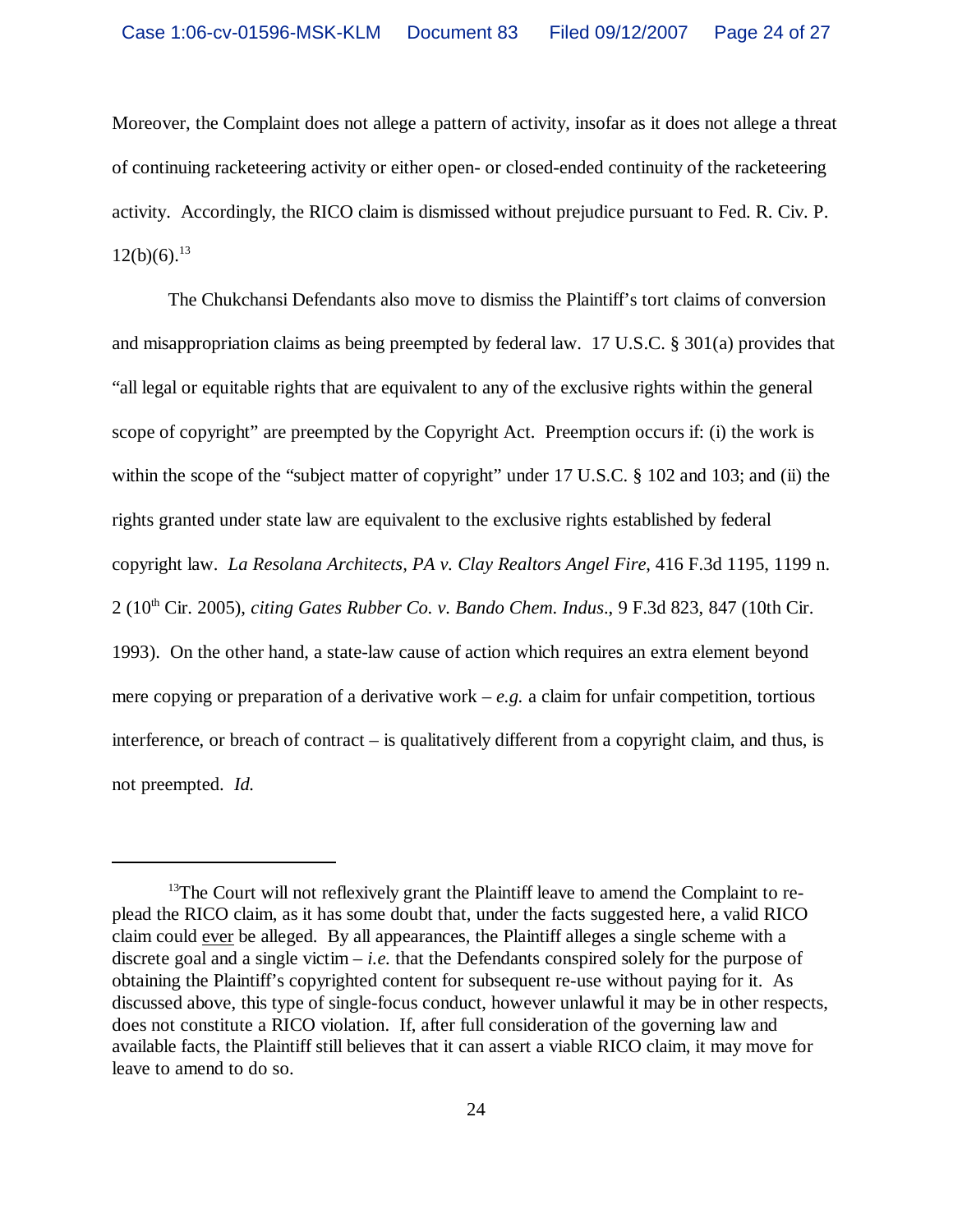Turning to the first element, the Plaintiff clearly alleges that the content of its courses is within the scope of copyright protection.<sup>14</sup> The Plaintiff's claim for conversion under Colorado law has essentially one element: that the Defendants asserted dominion or ownership over personal property belonging to another. *Glen Arms Assocs. v. Century Mortg. & Inv. Co.*, 680 P.2d 1315, 1317 (Colo. App. 1984). In the context presented here, this claim would be established by showing: (i) that the Plaintiff was entitled to assert control over the contents of the course as the result of its copyright, and (ii) that the Defendants exercised improper dominion over the contents of the course by copying and altering them. There are no additional elements to the claim beyond the existence of a copyright and a copying, and thus, this claim is preempted. Similarly, a claim for misappropriation under Colorado law occurs "when one either wrongfully profits from another's expenditure of labor, skill, or money, or capitalizes wrongfully on commercial values earned over a period of time." *Heller v. Lexton-Ancira Real Estate Fund, Ltd.*, 809 P.2d 1016, 1021 (Colo. App. 1990). Once again, in the context presented here, the only element to be proven on this claim is that the Defendants wrongfully appropriated the Plaintiff's copyrighted content. This claim, too, is thus preempted.

The Plaintiff argues that their claims are not preempted because they allege more than mere copying; that they allege that the Defendants "branded [the Plaintiff's] work as their own and misrepresented to everyone participating in their employee training program that they were the true owners of the content." Although this may be an accurate statement of the Plaintiff's

 $14$ The Plaintiff argues that because the Defendants have not answered, it does not know whether they will contest whether the content is copyrightable. This is irrelevant, as a motion to dismiss is based on the allegations in the Complaint. If the Court eventually determines that the content of the courses is not copyrightable, the Plaintiff may amend the Complaint to reassert the common law claims.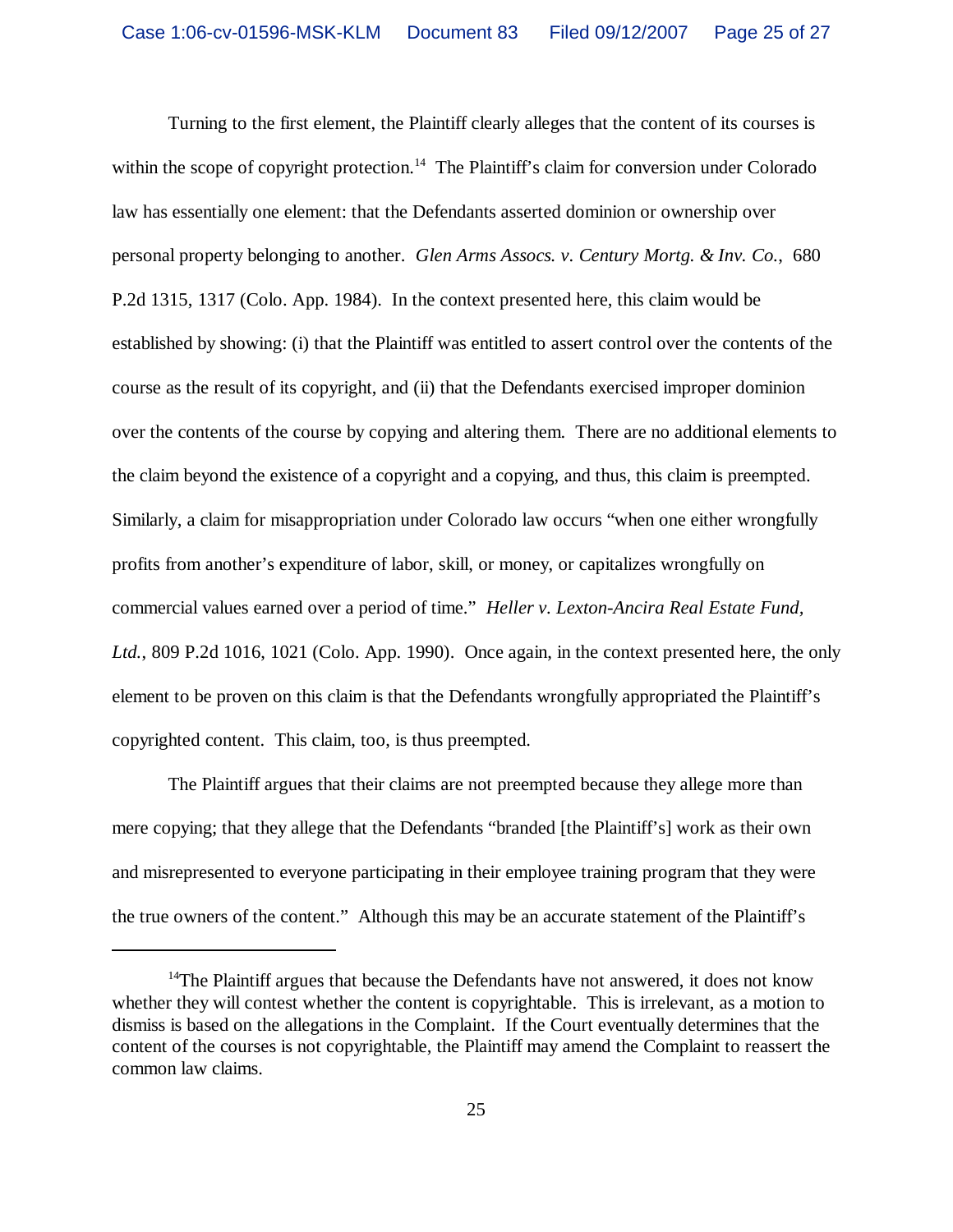position, it is clear from the discussion above that the Defendants' actions of "branding the work as their own" and misrepresenting to others their ownership are not required elements of a claim of conversion or misappropriation. Interestingly, the Plaintiff cites to several cases for the proposition that "palming off claims [are] not preempted." However, neither a conversion nor a misappropriation claim is the equivalent of a "palming off" claim. Accordingly, the conversion and misappropriation claims are dismissed as preempted.

## **D. Venue**

Defendant Stanley moves to dismiss the Complaint for improper venue. Without belaboring the analysis, the Court finds that venue is proper in this District pursuant to 28 U.S.C § 1391(a)(3) and (b)(3), in that Defendant Stanley is subject to personal jurisdiction in this District. The Court does not construe Defendant Stanley's motion as one to transfer venue for convenience under 28 U.S.C. § 1404, and expresses no opinion as to whether such a motion might be appropriate under the facts here.

#### **CONCLUSION**

For the foregoing reasons, the Chukchansi Defendants' Motion to Dismiss **(# 19)** is **GRANTED IN PART**, insofar as the claims against Defendant Picayune Rancheria of the Chukchansi Indians are **DISMISSED** on the grounds of sovereign immunity, and insofar as the Plaintiff's common-law claims for conversion and misappropriation are **DISMISSED** as preempted by federal law, and **RULING IS RESERVED IN PART**, <sup>15</sup> as to the immunity of Defendants Chukchansi Gold Casino and Resort and Chukchansi Economic Development

 $15$ For administrative purposes under the Civil Justice Reporting Act, the Clerk of the Court shall deem this motion resolved.